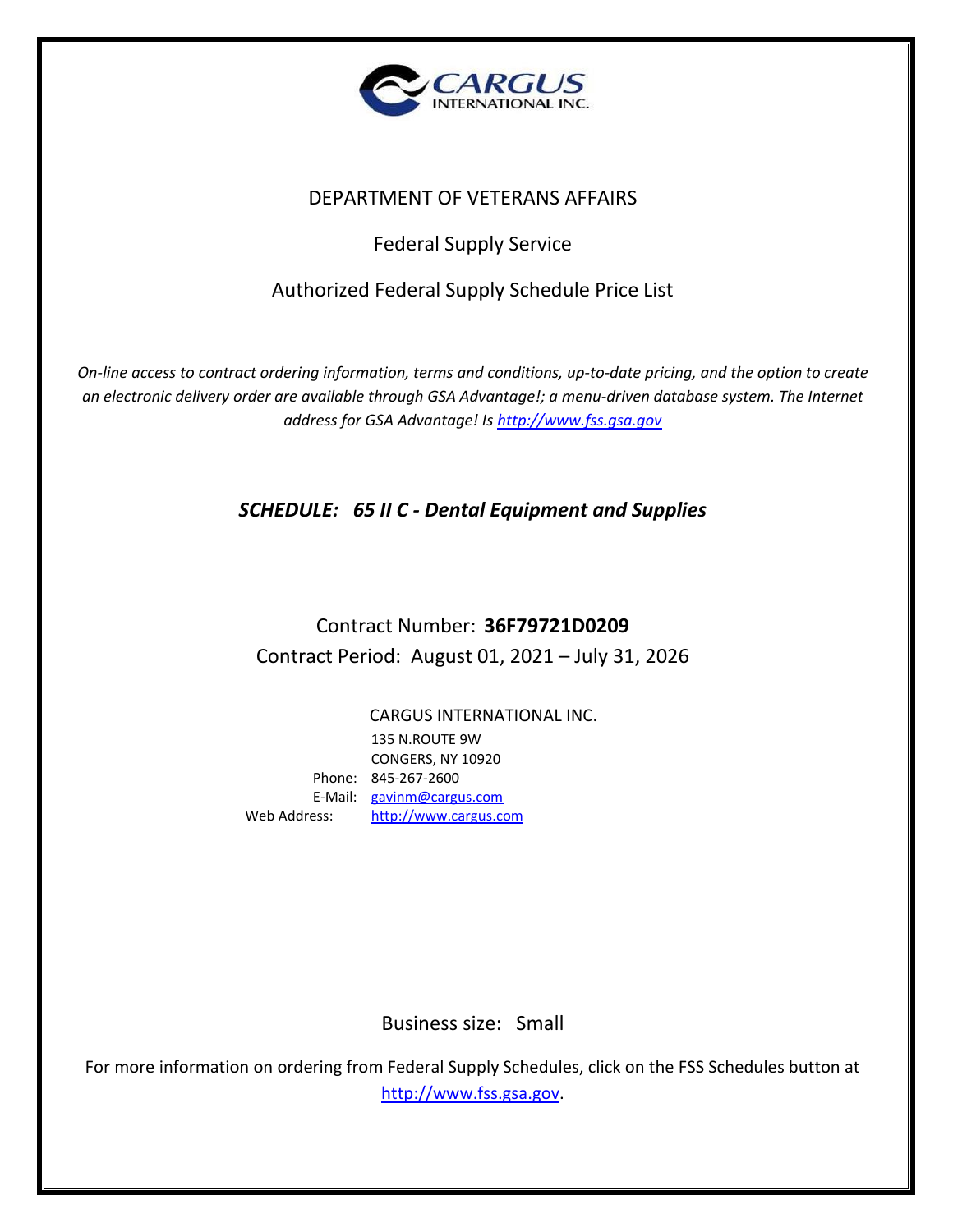

# TABLE OF CONTENTS

| CONTRACTOR INFORMATION  | $3-6$    |
|-------------------------|----------|
| APPENDIX A: FSS PRICING | $7 - 21$ |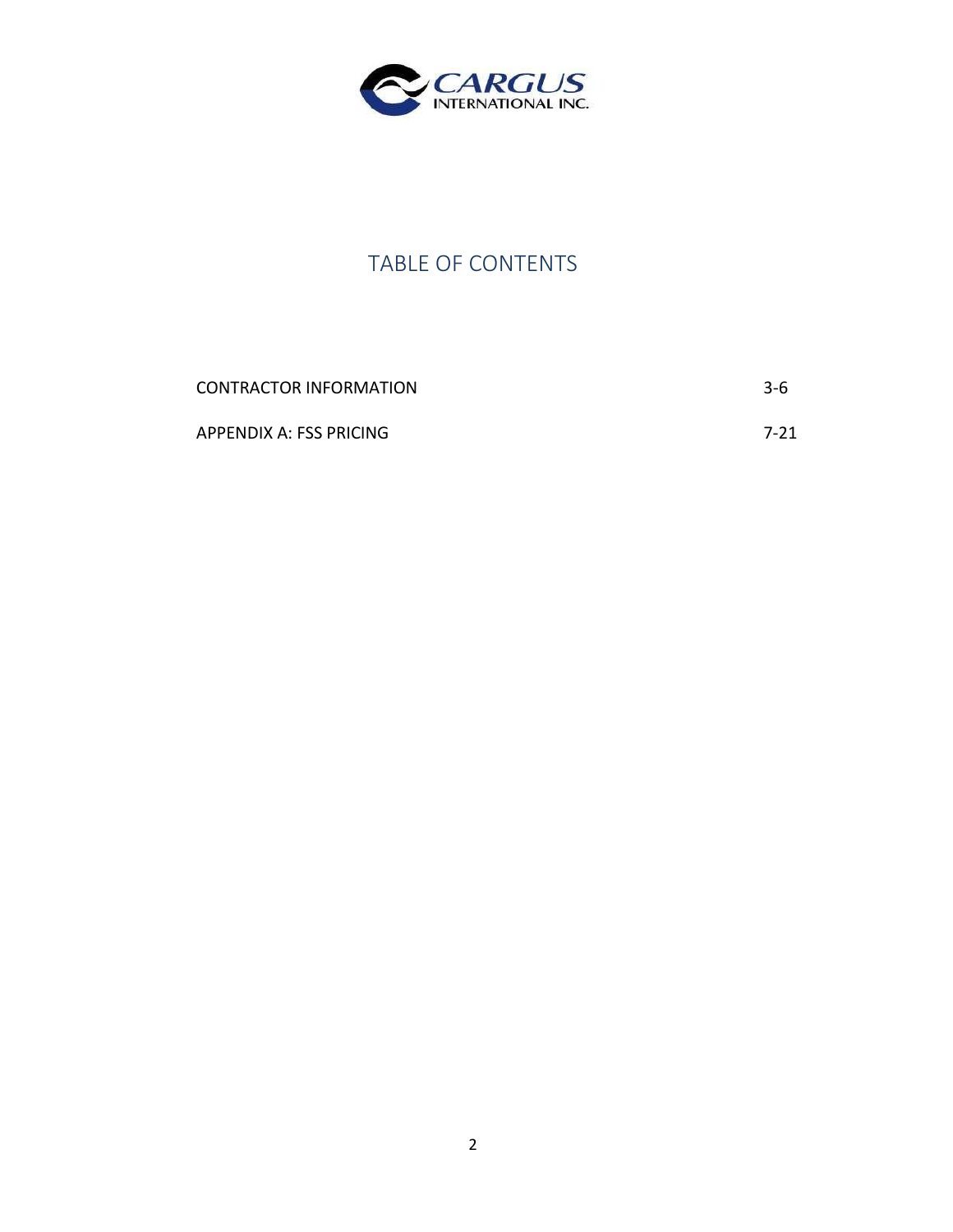

### **Customer Information:**

- 1a. List of awarded special item numbers:
- C-10 DENTAL STERILIZERS
- C12 CAVITY PREPARATION MATERIALS
- C13 CEMENTS
- C-14 PROVISIONAL CROWNS, BANDS, CROWN FORMS & RELATED ITEMS
- C-16A AMALGAM
- C-16B **COMPOSITE**
- C-17 IMPRESSION MATERIALS
- C-18 TRAYS FOR IMPRESSION MATERIALS
- C-20A PREVENTIVE & PROPHY MATERIALS, ORAL HYGIENE PRODUCTS
- C-20B ORAL HYGIENE PRODUCTS
- C-26B CROWN & BRIDGE - RESIN
- C-29A HAND INSTRUMENTS, ORAL SURGICAL, DISPOSABLE
- C-34A BROACHES, REAMERS, FILES
- C-34B ROOT CANAL FILLING MATERIALS
- C-34C RELATED ITEMS
- C-36 CUTTING, GRINDING & POLISHING INSTRUMENTS & SUPPLIES
- C-38A DENTAL X-RAY MATERIALS & ACCESSORIES
- C-38B DENTAL X-RAY FILM
- C-40 DENTAL PATIENT CHAIRS & EXAMINING
- 1b. Lowest price model numbers: Please see the Pricelist below.
- 1c. Hourly Rates: Not applicable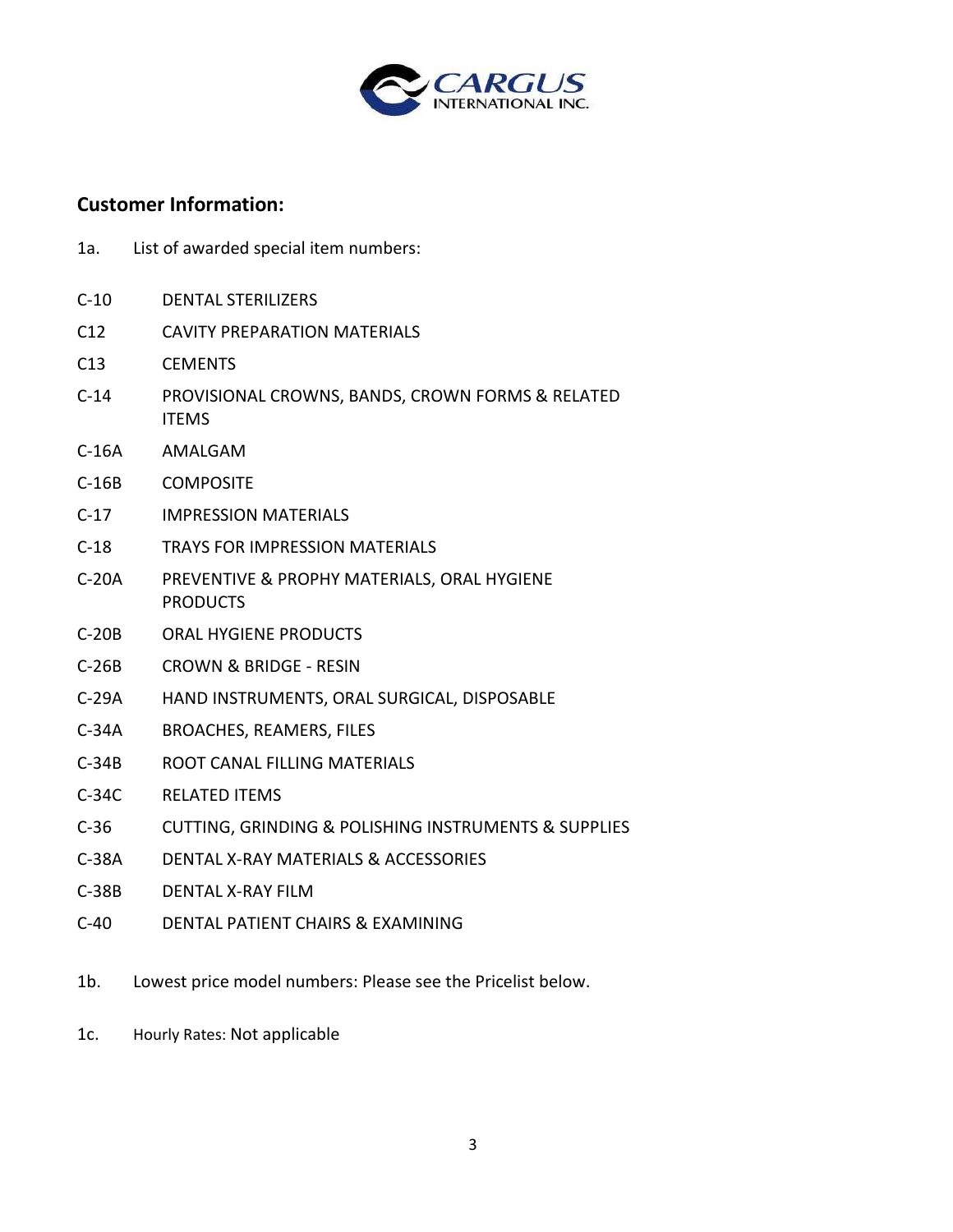

### 2. Maximum order limit:

| SIN#                                                                                                    | <b>Max Order</b> |
|---------------------------------------------------------------------------------------------------------|------------------|
| C-10, C12, C13, C-14<br>C-16A, C-16B, C-17<br>C-18, C-20A, C-20B<br>C-26B, C-29A, C-34A<br>C-34B, C-34C | \$100,000        |
| C-36, C-38A,<br>C-38B, C-40                                                                             | \$200,000        |

- 3. Minimum order limit: \$100.00
- 4. Geographic coverage: Domestic
- 5. Points of production: USA
- 6. Discount from Best Market Rate: Government Net Prices (discounts already deducted.)
- 7. Quantity discounts: None
- 8. Prompt payment terms: None
- 9. Foreign items: Not applicable. There are no foreign items.
- 10a. Time of delivery: Cargus International Inc. and the Government agreed to 30 days after receipt of order for standard delivery time for C1 thru C-36 and C-42, along with 45 days for C-37 thru C-41.
- 10b. Expedited delivery: Cargus International Inc. and the Government agreed to 15 days after receipt of order for C1 thru C-36, & C-42 products. For C-37-C-41 products it is 45 days. The Government is required to pay the difference between normal and expedited delivery.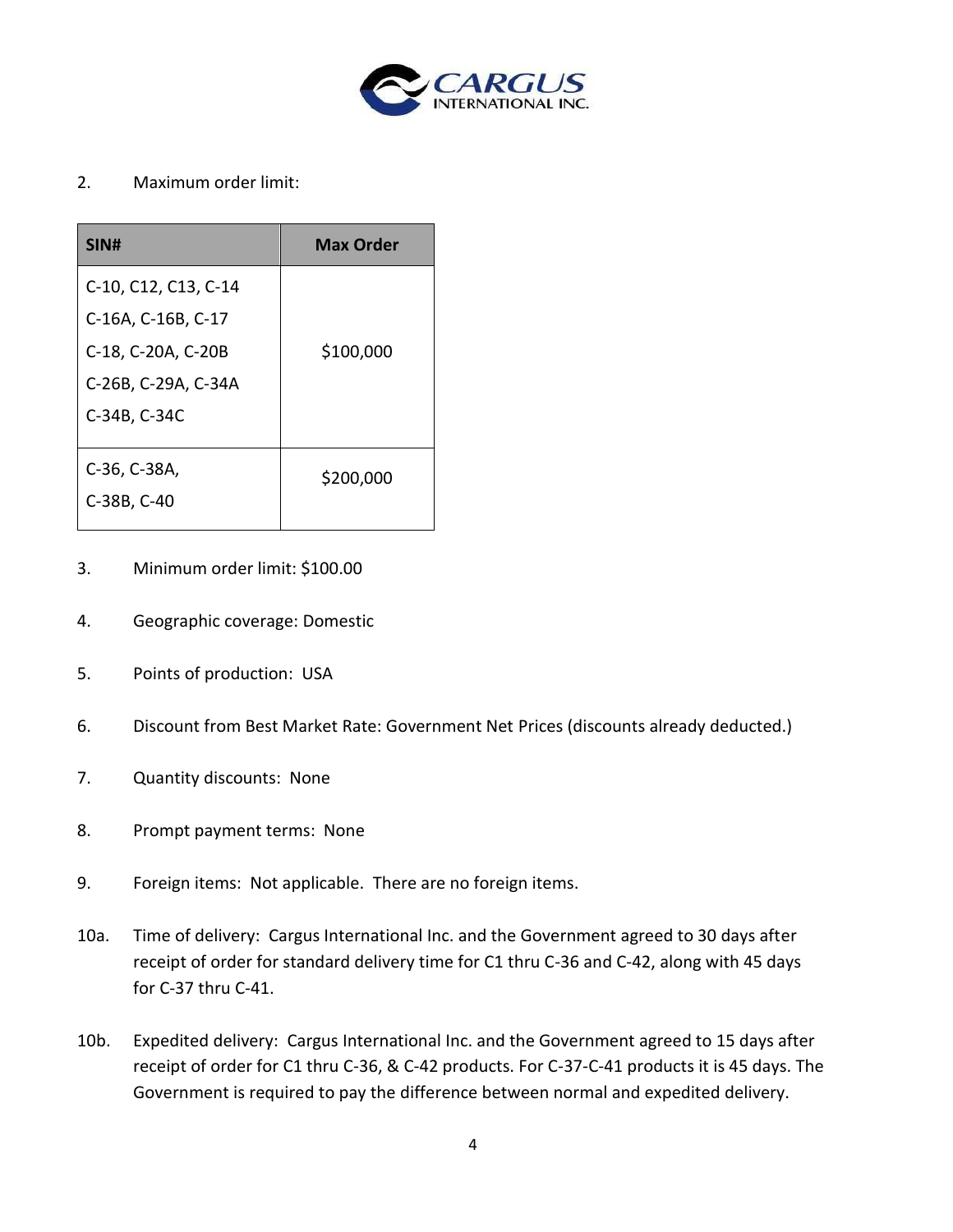

- 10c. Overnight and 2-day delivery: Contact the Contractor
- 10d. Urgent requirements: Contact the Contractor
- 11. FOB Point: Cargus International Inc. and the Government agreed to F.O.B destination to the 48 contiguous states, District of Columbia and point of exportation to Alaska, Hawaii and the Commonwealth of Puerto Rico.
- 12a. Ordering address: CARGUS INTERNATIONAL INC 135 N.ROUTE 9W CONGERS, NY 10920 t. 845-267-2600
- 12b. Ordering Procedures: For supplies and services, the ordering procedures, information on Blanket Purchase Agreements (BPA's) are found in Federal Acquisition Regulation (FAR) 8.405-3.
- 13. Payment address: CARGUS INTERNATIONAL INC 135 N.ROUTE 9W CONGERS, NY 10920 t. 845-267-2600
- 14. Warranty provision: Cargus International Inc. has agreed to accept the Government warranty 52.212-4 (O) and (P).

#### 52.212-4 (o) (TAILORED)

Warranty: The Contractor warrants and implies that the items delivered hereunder are merchantable and fit for use for the particular purpose described in this contract. In the event that the terms of the contractor's standard commercial warranty conflict with the warranty terms contained in this clause, the terms of this clause will govern this contract, unless some other resolution is specified in the award document.

#### 52.212-4 (p) (TAILORED)

Limitation of liability: Except as otherwise provided by an express warranty, the contractor will not be liable to the Government in a breach of warranty action for consequential damages resulting from any defect or deficiencies in accepted items. In the event that the terms of the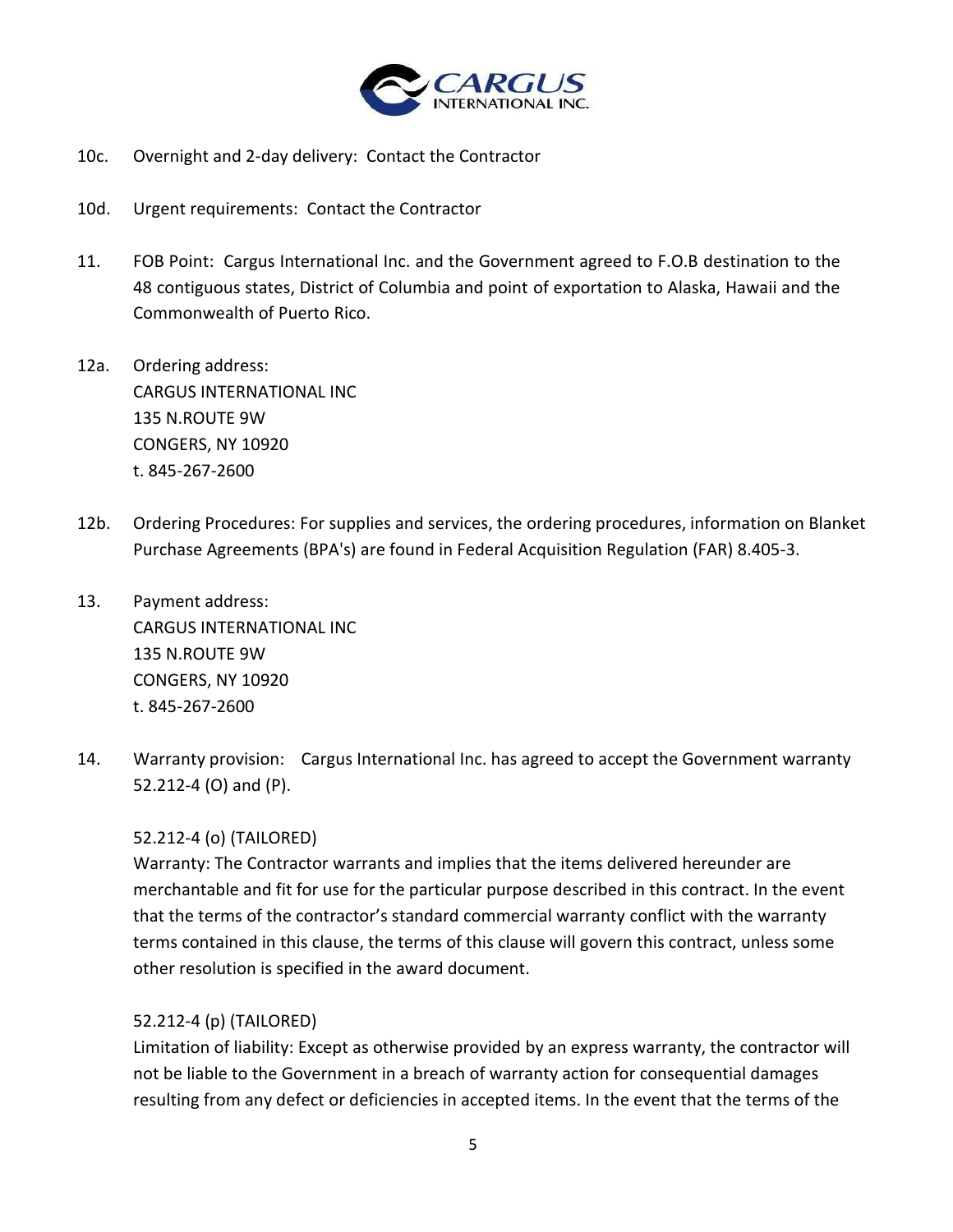

contractor's standard commercial warranty/limitation of liability clause(s) place greater limits on the contractor's liability than do the terms contained in this clause, the terms of this clause will govern the contract.

- 15. Export packing charges: Not applicable
- 16. Terms and conditions of rental, maintenance, and repair: Not applicable
- 17. Terms and conditions of installation: Not applicable
- 18a. Terms and conditions of repair parts: Not applicable
- 18b. Terms and conditions for any other services: Not applicable
- 19. List of service and distribution points: Not applicable
- 20. List of participating dealers: Not applicable
- 21. Preventative maintenance: Not applicable
- 22a. Environmental attributes, e.g. Recycled Content, Energy Efficiency, and/or Reduced Pollutants: Not applicable
- 22b. Section 508 Compliance for Electronic and Information Technology (EIT): Not applicable.
- 23. Unique Entity Identifier (UEI) Number:: 096191093
- 24. Notification regarding registration in System for Award Management (SAM) database: Contractor has an active registration in the System for Award Management (SAM) database.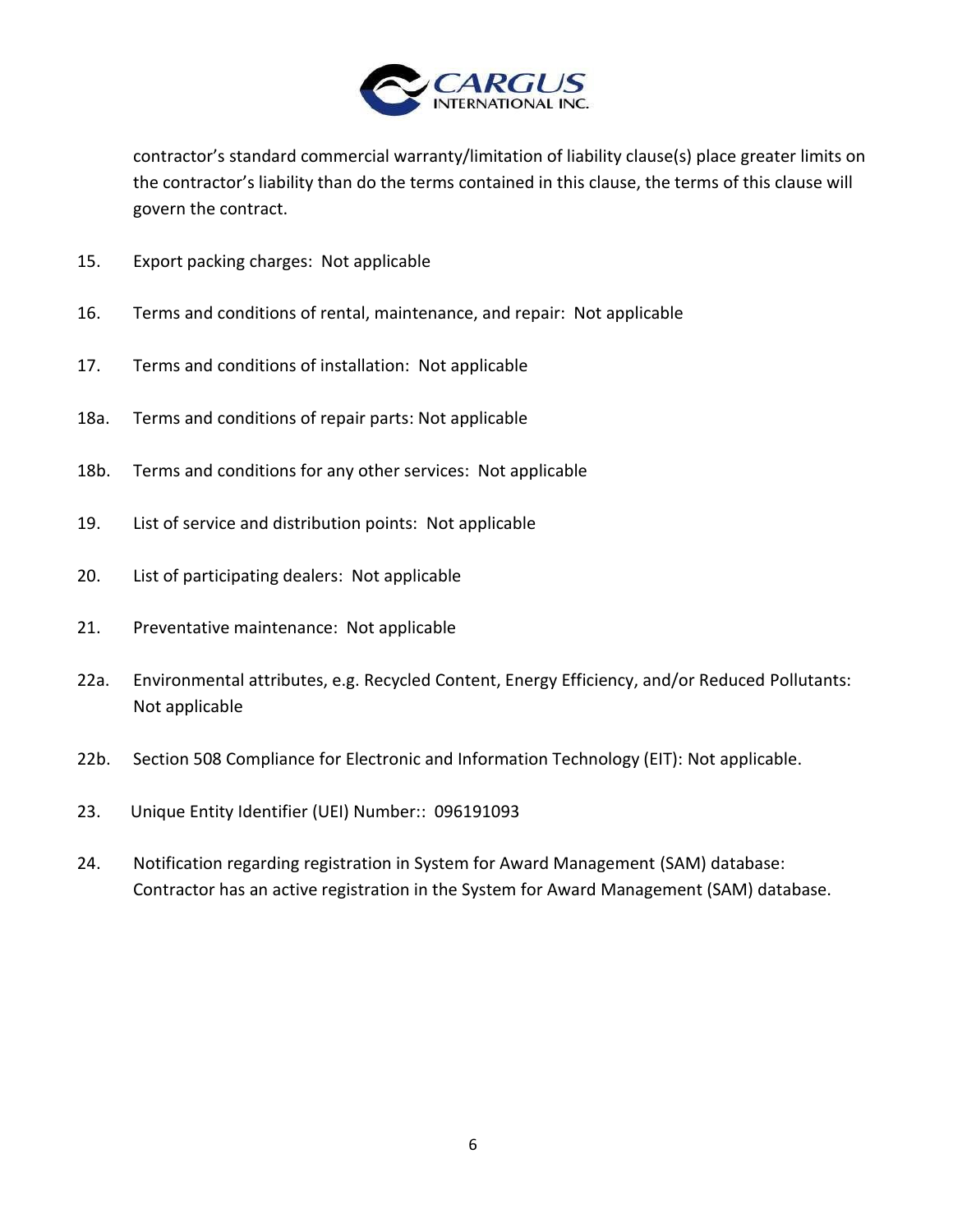

Register & Login to view pricing

# **FSS PRICELIST**

| SIN#    | Manufacturer's<br><b>Name</b> | <b>Manufacturer</b><br><b>Part Number</b> | <b>Product Name/Description</b>                                                                                | FSS Price (\$)<br>with IFF |
|---------|-------------------------------|-------------------------------------------|----------------------------------------------------------------------------------------------------------------|----------------------------|
| $C-16A$ | Silmet                        | 104-0-120472                              | Spherodon-M 2 Spill Fast Set 50/jr. - Silmet                                                                   |                            |
| $C-17$  | MARK3                         | 100-1521                                  | Mixing Bowls Small 320ml. Autoclavable 1/pk. -<br>MARK3                                                        |                            |
| $C-17$  | MARK3                         | 100-1522                                  | Mixing Bowls Medium 500ml. Autoclavable 1/pk. -<br>MARK3                                                       |                            |
| $C-17$  | MARK3                         | 100-1431                                  | T-Style Short HP Mixing Tips Pink 5.0mm 48/pk. -<br>MARK3                                                      |                            |
| $C-17$  | MARK3                         | 100-0060                                  | Intraoral Mixing Tips Yellow 100/pk. - MARK3                                                                   |                            |
| $C-18$  | MARK3                         | 100-1005                                  | Disposable Impression Trays #5 Upper Small 12/pk.<br>- MARK3                                                   |                            |
| $C-17$  | MARK3                         | 100-1145                                  | eXact VPS Impression Material Heavy Fast Set 50ml.<br>Cartridges 4/bx. - MARK3                                 |                            |
| $C-17$  | MARK3                         | 100-1171                                  | MAX BITE Bite Registration Fast Set 2/bx. + 6 Mixing<br>Tips - MARK3                                           |                            |
| $C-20A$ | MARK3                         | 100-1611                                  | APF Thixotropic Fluoride Gel Cherry 17oz. Bottle -<br>MARK3                                                    |                            |
| $C-12$  | MARK3                         | 100-19996                                 | Bur Blocks Magnetic 24 Holes Autoclavable 1/pk. -<br>MARK3                                                     |                            |
| $C-12$  | MARK3                         | 100-1702                                  | Luer Lock Endo Irrigation Kit 30ga. 3cc Purple Tips<br>100/bx. - MARK3                                         |                            |
| $C-17$  | MARK3                         | 100-3011BULK                              | VPS Impression Material Light Fast Set 50ml.<br>Cartridges 100/cs. - MARK3                                     |                            |
| $C-13$  | MARK3                         | 100-5380                                  | Permanent Resin Cement Self Adhesive 7ml.<br>Automix Syringe + Mixing Tips - MARK3                             |                            |
| $C-20A$ | MARK3                         | 100-8821                                  | Fluoride Trays Small Dual Arch Yellow 100/Pk.<br>MARK3                                                         |                            |
| $C-20A$ | MARK3                         | 100-8822                                  | Fluoride Trays Medium Dual Arch White 100/Pk.<br>MARK3                                                         |                            |
| $C-20A$ | MARK3                         | 100-8823                                  | Fluoride Trays Large Dual Arch Blue 100/Pk. MARK3                                                              |                            |
| $C-17$  | MARK3                         | 100-0225                                  | Bite Registration Mint Chocolate Chip Super Fast<br>2/bx. + 6 Mixing Tips - MARK3                              |                            |
| $C-17$  | MARK3                         | 100-110351                                | HP Mixing Tips Blue/Orange For C&B 10:1/4:1<br>25/pk. - MARK3                                                  |                            |
| $C-17$  | MARK3                         | 100-1176                                  | MAX BITE Bite Registration Mint Chocolate Chip<br>Fast Set 2/bx. + 6 Mixing Tips - MARK3                       |                            |
| $C-10$  | MARK3                         | 100-7640                                  | Ultrasonic Bio-Enzymatic Tablets 64/bx. - MARK3                                                                |                            |
| $C-14$  | MARK3                         | 100-81001DS                               | Tofflemire Type Matrix Bands Stainless Steel Ultra-<br>Thin Dead Soft #1 .001 Adult Universal 36/pk -<br>MARK3 |                            |
| $C-16B$ | Silmet                        | 104-184A01                                | ProFil A1 Syringe 4gm. Hybrid Composite - Silmet                                                               |                            |
| $C-16B$ | Silmet                        | 104-184A04                                | ProFil A4 Syringe 4gm. Hybrid Composite - Silmet                                                               |                            |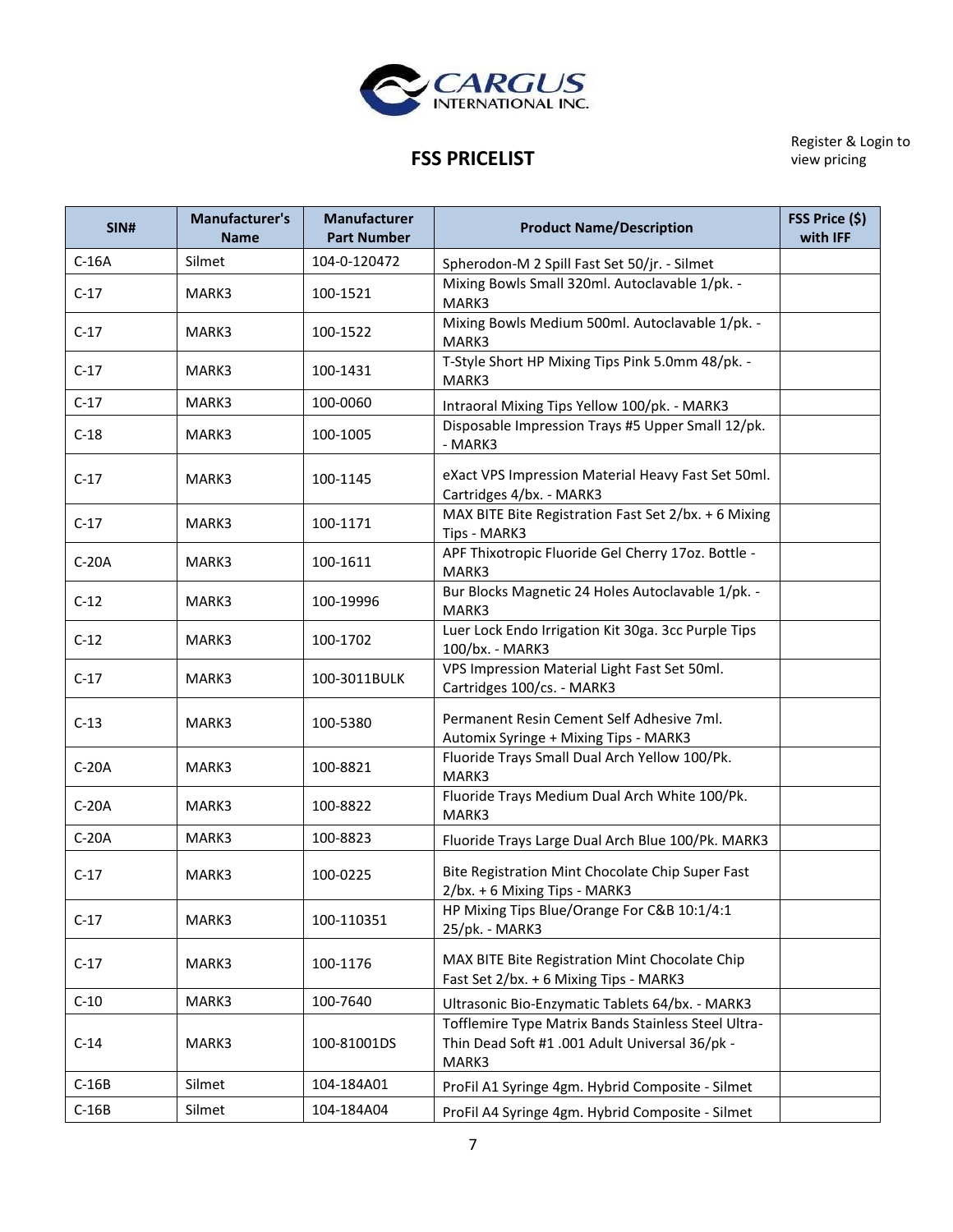

| SIN#    | Manufacturer's<br><b>Name</b> | Manufacturer<br><b>Part Number</b> | <b>Product Name/Description</b>                                                   | FSS Price (\$)<br>with IFF |
|---------|-------------------------------|------------------------------------|-----------------------------------------------------------------------------------|----------------------------|
| $C-16B$ | Silmet                        | 104-184A35                         | ProFil A3.5 Syringe 4gm. Hybrid Composite - Silmet                                |                            |
| $C-16B$ | Silmet                        | 104-184C02                         | ProFil C2 Syringe 4gm. Hybrid Composite - Silmet                                  |                            |
| $C-16A$ | Silmet                        | 104-0-120491                       | Spherodon-M 1 Spill Fast Set 500/jr. - Silmet                                     |                            |
| $C-16A$ | Silmet                        | 104-17PA00                         | ProGlass Plus A3 Fast Set Capsules 50/bx. - Silmet                                |                            |
| $C-16A$ | Silmet                        | 104-0-121491                       | Spherodon-M 1 Spill Regular Set 500/jr. - Silmet                                  |                            |
| $C-17$  | MARK3                         | 100-1140                           | eXact VPS Impression Material Light Regular Set<br>50ml. Cartridges 4/bx. - MARK3 |                            |
| $C-17$  | MARK3                         | 100-1141                           | eXact VPS Impression Material Light Fast Set 50ml.<br>Cartridges 4/bx. - MARK3    |                            |
| $C-17$  | MARK3                         | 100-1172                           | MAX BITE Bite Registration Super Fast Set 2/bx. + 6<br>Mixing Tips - MARK3        |                            |
| $C-20A$ | MARK3                         | 100-1319BL                         | Premium Bibs Blue 2Ply 13" x 18" 500/bx. - MARK3                                  |                            |
| $C-20A$ | MARK3                         | 100-1319GR                         | Premium Bibs Green 2Ply 13" x 18" 500/bx. -<br>MARK3                              |                            |
| $C-20A$ | MARK3                         | 100-1319LA                         | Premium Bibs Lavender 2 Ply 13" x 18" 500/bx. -<br>MARK3                          |                            |
| $C-20A$ | MARK3                         | 100-1319PI                         | Premium Bibs Pink 2Ply 13" x 18" 500/bx. - MARK3                                  |                            |
| $C-20A$ | MARK3                         | 100-1319WH                         | Premium Bibs White 2Ply 13" x 18" 500/bx. -<br>MARK3                              |                            |
| $C-20A$ | MARK3                         | 100-1320BL                         | Plastic Cups Blue 5oz. 1,000/cs. - MARK3                                          |                            |
| $C-20A$ | MARK3                         | 100-1320GR                         | Plastic Cups Green 5oz. 1,000/cs. - MARK3                                         |                            |
| $C-20A$ | MARK3                         | 100-1320LA                         | Plastic Cups Lavender 5oz. 1,000/cs. - MARK3                                      |                            |
| $C-20A$ | MARK3                         | 100-1320PI                         | Plastic Cups Pink/Mauve 5oz. 1,000/cs. - MARK3                                    |                            |
| $C-20A$ | MARK3                         | 100-1320WH                         | Plastic Cups White 5oz. 1,000/cs. - MARK3                                         |                            |
| $C-10$  | MARK3                         | 100-1330BL                         | Tray Covers Blue Ritter B 8-1/2" x 12-1/4" 1,000/cs.<br>- MARK3                   |                            |
| $C-10$  | MARK3                         | 100-1330GR                         | Tray Covers Green Ritter B 8-1/2" x 12-1/4"<br>1,000/cs. - MARK3                  |                            |
| $C-10$  | MARK3                         | 100-1330LA                         | Tray Covers Lavender Ritter B 8-1/2" x 12-1/4"<br>1,000/cs. - MARK3               |                            |
| $C-10$  | MARK3                         | 100-1330PI                         | Tray Covers Pink Ritter B 8-1/2" x 12-1/4" 1,000/cs.<br>- MARK3                   |                            |
| $C-10$  | MARK3                         | 100-1330WH                         | Tray Covers White Ritter B 8-1/2" x 12-1/4"<br>1,000/cs. - MARK3                  |                            |
| $C-40$  | MARK3                         | 100-1402                           | Headrest Covers Regular 9.5" x 11" 250/bx. -<br>MARK3                             |                            |
| $C-40$  | MARK3                         | 100-1403                           | Headrest Covers Large 9.5" x 14" 250/Bx. - MARK3                                  |                            |
| $C-17$  | MARK3                         | 100-1417                           | HP Mixing Tlps Pink 5.4mm (LB & MD) 48/pk. -<br>MARK3                             |                            |
| $C-17$  | MARK3                         | 100-1430                           | T-Style Short HP Mixing Tips Green 6.5mm 48/pk. -<br>MARK3                        |                            |
| $C-17$  | MARK3                         | 100-1433                           | T-Style Short HP Mixing Tips Blue/Orange For C&B<br>10:1/4:1 48/pk. - MARK3       |                            |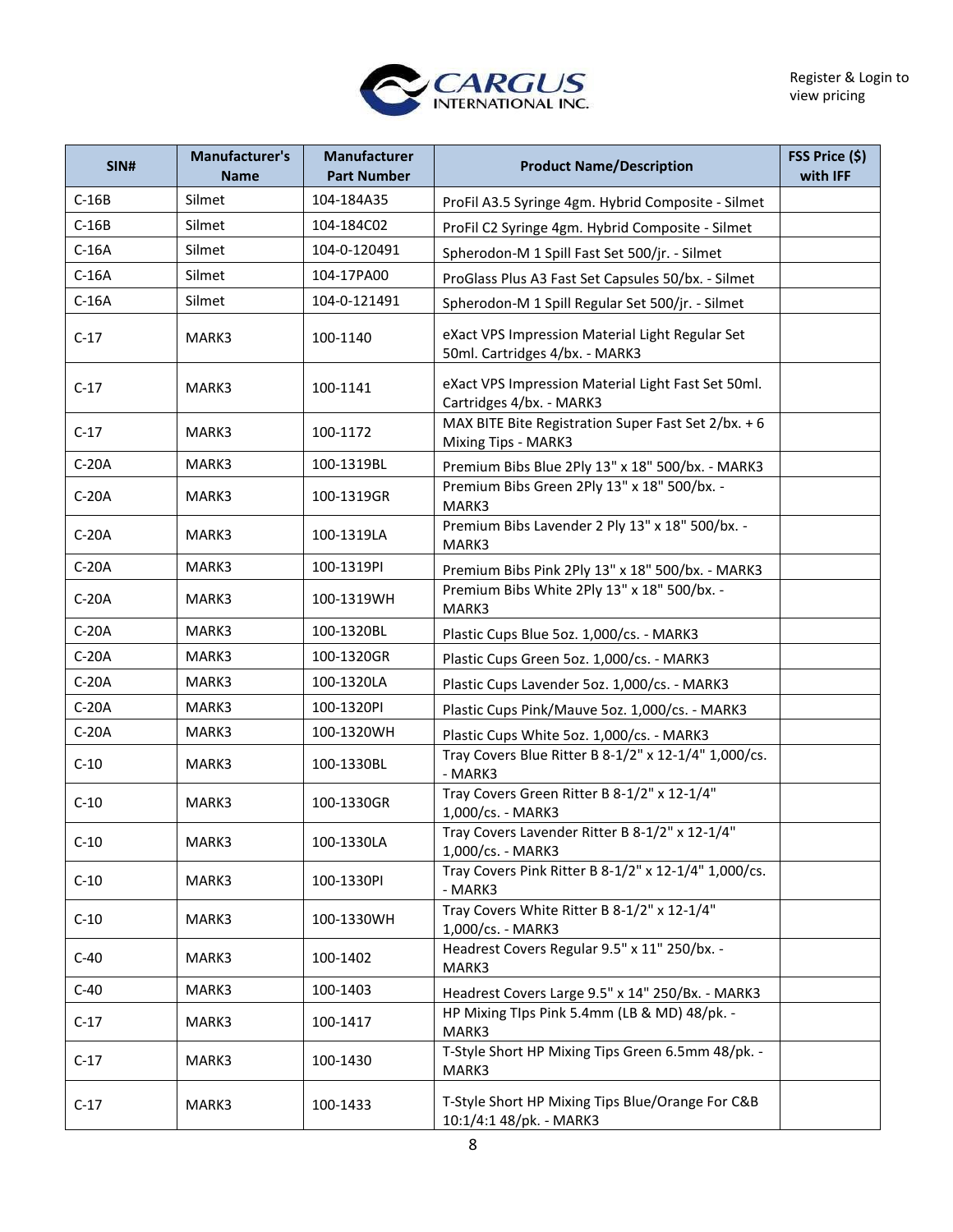

| SIN#    | <b>Manufacturer's</b><br><b>Name</b> | <b>Manufacturer</b><br><b>Part Number</b> | <b>Product Name/Description</b>                                                    | FSS Price (\$)<br>with IFF |
|---------|--------------------------------------|-------------------------------------------|------------------------------------------------------------------------------------|----------------------------|
| $C-12$  | MARK3                                | 100-1601                                  | Topical Anesthetic Gel Cherry 1oz. Jar - MARK3                                     |                            |
| $C-12$  | MARK3                                | 100-1602                                  | Topical Anesthetic Gel Mint 1oz. Jar - MARK3                                       |                            |
| $C-12$  | MARK3                                | 100-1603                                  | Topical Anesthetic Gel Strawberry 1oz. Jar - MARK3                                 |                            |
| $C-12$  | MARK3                                | 100-1604                                  | Topical Anesthetic Gel Pina Colada 1oz. Jar - MARK3                                |                            |
| $C-12$  | MARK3                                | 100-1605                                  | Topical Anesthetic Gel Bubble Gum 1oz. Jar -<br>MARK3                              |                            |
| $C-12$  | MARK3                                | 100-1606                                  | Topical Anesthetic Gel Grape 1oz. Jar - MARK3                                      |                            |
| $C-12$  | MARK3                                | 100-16303                                 | Plastic Needles 27ga. Short 1" (25mm) Yellow<br>100/bx. - MARK3                    |                            |
| $C-12$  | MARK3                                | 100-16305                                 | Plastic Needles 30ga. Extra Short 1/2" (38mm) Blue<br>100/bx. - MARK3              |                            |
| $C-12$  | MARK3                                | 100-16306                                 | Plastic Needles 30ga. Short 1" (25mm) Blue 100/bx.<br>- MARK3                      |                            |
| $C-20A$ | MARK3                                | 100-1633                                  | Prophy Paste Medium Mint 200/bx. - MARK3                                           |                            |
| $C-10$  | MARK3                                | 100-2101                                  | Barrier Film Blue 4" x 6" Roll of 1,200 Sheets Per<br>Box - MARK3                  |                            |
| $C-10$  | MARK3                                | 100-2102                                  | Barrier Film Clear 4" x 6" Roll of 1,200 Sheets Per<br>Box - MARK3                 |                            |
| $C-10$  | MARK3                                | 100-2103                                  | Air Water Syringe Sleeves Clear 2-1/2" x 10"<br>500/bx. MARK3                      |                            |
| $C-10$  | MARK3                                | 100-2104                                  | Air Water Syringe Sleeves Blue 2-1/2" x 10" 500/bx.<br>MARK3                       |                            |
| $C-34C$ | MARK3                                | 100-2270                                  | PreBent Dispensing Tips Pink 18ga. 100/pk. -<br>MARK3                              |                            |
| $C-34C$ | MARK3                                | 100-2290                                  | PreBent Dispensing Tips Black 19ga. 100/pk. -<br>MARK3                             |                            |
| $C-34C$ | MARK3                                | 100-2300                                  | PreBent Dispensing Tips Gray 22ga. 100/pk. -<br>MARK3                              |                            |
| $C-34C$ | MARK3                                | 100-2310                                  | PreBent Dispensing Tips Blue 25ga. 100/pk. -<br>MARK3                              |                            |
| $C-20A$ | MARK3                                | 100-2400                                  | High Volume Evacuation (HVE) Tips 1 Vent 100/pk. -<br>MARK3                        |                            |
| $C-20B$ | MARK3                                | 100-247-500                               | Prophy Angles Disposable Soft Green 500/bx. -<br>MARK3                             |                            |
| $C-20B$ | MARK3                                | 100-248-144                               | Prophy Angles Disposable Firm 144/bx. - MARK3                                      |                            |
| $C-20B$ | MARK3                                | 100-248-500                               | Prophy Angles Disposable Firm 500/bx. - MARK3                                      |                            |
| $C-20A$ | MARK3                                | 100-2600                                  | Surgical Aspirating Tips Green Large 1/4" Diameter<br>25/pk. - MARK3               |                            |
| $C-20A$ | MARK3                                | 100-2601                                  | Surgical Aspirating Tips White Standard 1/8"<br>Diameter 25/pk. - MARK3            |                            |
| $C-17$  | MARK3                                | 100-3025                                  | VPS 380 Impression Material Heavy Body Regular<br>Set 2/pk. - MARK3                |                            |
| $C-17$  | MARK3                                | 100-3026                                  | VPS 380 Impression Material Monophase Regular<br>Set 2/pk. - MARK3                 |                            |
| $C-20A$ | MARK3                                | 100-4540                                  | Pit & Fissure Sealant Opaque 3 x 1.5gm.<br>Syringes, 1 Etch Syr. & 20 Tips - MARK3 |                            |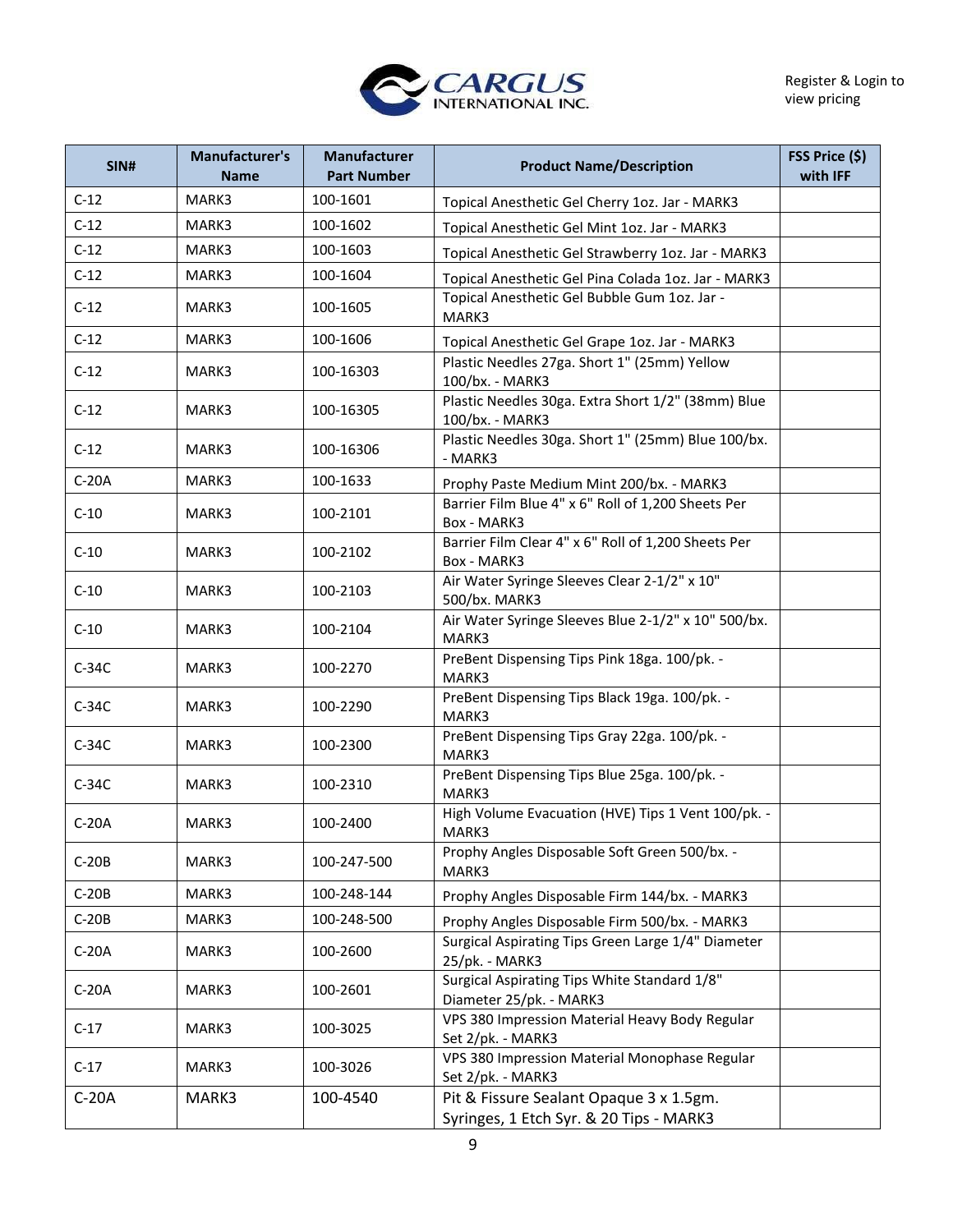

| SIN#    | Manufacturer's<br><b>Name</b> | <b>Manufacturer</b><br><b>Part Number</b> | <b>Product Name/Description</b>                                                             | FSS Price (\$)<br>with IFF |
|---------|-------------------------------|-------------------------------------------|---------------------------------------------------------------------------------------------|----------------------------|
| $C-34C$ | MARK3                         | 100-5971                                  | EDTA Solution 17% 4oz. 120ml. Bottle - MARK3                                                |                            |
| $C-10$  | MARK3                         | 100-6111                                  | Self Seal 2" x 9" (2" x 8") Sterilization Pouches<br>200/bx. - MARK3                        |                            |
| $C-10$  | MARK3                         | 100-6114                                  | Self Seal 3-1/2" x 10" (3-1/2" x 9") Sterilization<br>Pouches 200/bx. - MARK3               |                            |
| $C-10$  | MARK3                         | 100-6119                                  | Self Seal 7-1/2" x 14" (7-1/2" x 13") Sterilization<br>Pouches 200/bx. - MARK3              |                            |
| $C-13$  | MARK3                         | 100-8584                                  | Mixing Pad 3" x 3" 100 Sheets - MARK3                                                       |                            |
| $C-16A$ | Silmet                        | 104-0-111492                              | Nogama 2 Spill Regular Set 500/jr. - Silmet                                                 |                            |
| $C-16A$ | Silmet                        | 104-0-111493                              | Nogama 3 Spill Regular Set 500/jr. - Silmet                                                 |                            |
| $C-10$  | MARK3                         | 100-0098                                  | *Germicidal Disinfectant Cleaner in Concentrate<br>2oz. btl. with empty Gallon btl. - MARK3 |                            |
| $C-16B$ | MARK3                         | 100-0067                                  | Dispensing Gun 1:1 / 2:1 50ml. - MARK3                                                      |                            |
| $C-17$  | MARK3                         | 100-0331                                  | Premium Bite Registration Tray Posterior 50/pk. -<br>MARK3                                  |                            |
| $C-18$  | MARK3                         | 100-1001                                  | Disposable Impression Trays #1 Upper Large 12/pk.<br>- MARK3                                |                            |
| $C-16B$ | MARK3                         | 100-110411                                | Dispensing Gun 10:1 / 4:1 50ml. - MARK3                                                     |                            |
| $C-17$  | MARK3                         | 100-1419                                  | Dynamic Mixer Yellow Mixing Tips 50/bg. - MARK3                                             |                            |
| $C-17$  | MARK3                         | 100-3010                                  | VPS Impression Material Light Regular Set 50ml.<br>Cartridges 4/bx. - MARK3                 |                            |
| $C-16B$ | Silmet                        | 104-184A02                                | ProFil A2 Syringe 4gm. Hybrid Composite - Silmet                                            |                            |
| $C-16A$ | Silmet                        | 104-0-111471                              | Nogama 1 Spill Regular Set 50/jr. - Silmet                                                  |                            |
| $C-16A$ | Silmet                        | 104-0-111491                              | Nogama 1 Spill Regular Set 500/jr. - Silmet                                                 |                            |
| $C-16A$ | Silmet                        | 104-0-120473                              | Spherodon-M 3 Spill Fast Set 50/jr. - Silmet                                                |                            |
| $C-16A$ | Silmet                        | 104-0-120493                              | Spherodon-M 3 Spill Fast Set 500/jr. - Silmet                                               |                            |
| $C-16A$ | Silmet                        | 104-0-121471                              | Spherodon-M 1 Spill Regular Set 50/jr. - Silmet                                             |                            |
| $C-16A$ | Silmet                        | 104-0-121472                              | Spherodon-M 2 Spill Regular Set 50/jr. - Silmet                                             |                            |
| $C-16A$ | Silmet                        | 104-0-121473                              | Spherodon-M 3 Spill Regular Set 50/jr. - Silmet                                             |                            |
| $C-16A$ | Silmet                        | 104-0-121492                              | Spherodon-M 2 Spill Regular Set 500/jr. - Silmet                                            |                            |
| $C-16A$ | Silmet                        | 104-0-130473                              | Spherodon+ 3 Spill Fast Set 50/jr. - Silmet                                                 |                            |
| $C-16A$ | Silmet                        | 104-0-131472                              | Spherodon+ 2 Spill Regular Set 50/jr. - Silmet                                              |                            |
| $C-17$  | MARK3                         | 100-0332                                  | Premium Bite Registration Tray Sideless Posterior<br>50/pk. - MARK3                         |                            |
| $C-17$  | MARK3                         | 100-0334                                  | Premium Bite Registration Tray Quadrant 35/pk. -<br>MARK3                                   |                            |
| $C-38A$ | MARK3                         | 100-0500                                  | Bite Wing Tabs Self Adh. 500/Bx. - MARK3                                                    |                            |
| $C-16B$ | MARK3                         | 100-0790                                  | Composite Dispensing Gun with Metal Tip - MARK3                                             |                            |
| $C-36$  | MARK3                         | 100-1155                                  | White Stones Flame FG FL2 12/pk. - MARK3                                                    |                            |
| $C-10$  | MARK3                         | 100-1205                                  | Lock Tight Air Water Syringe Tips White 200/pk. for<br>Seal Tight - MARK3                   |                            |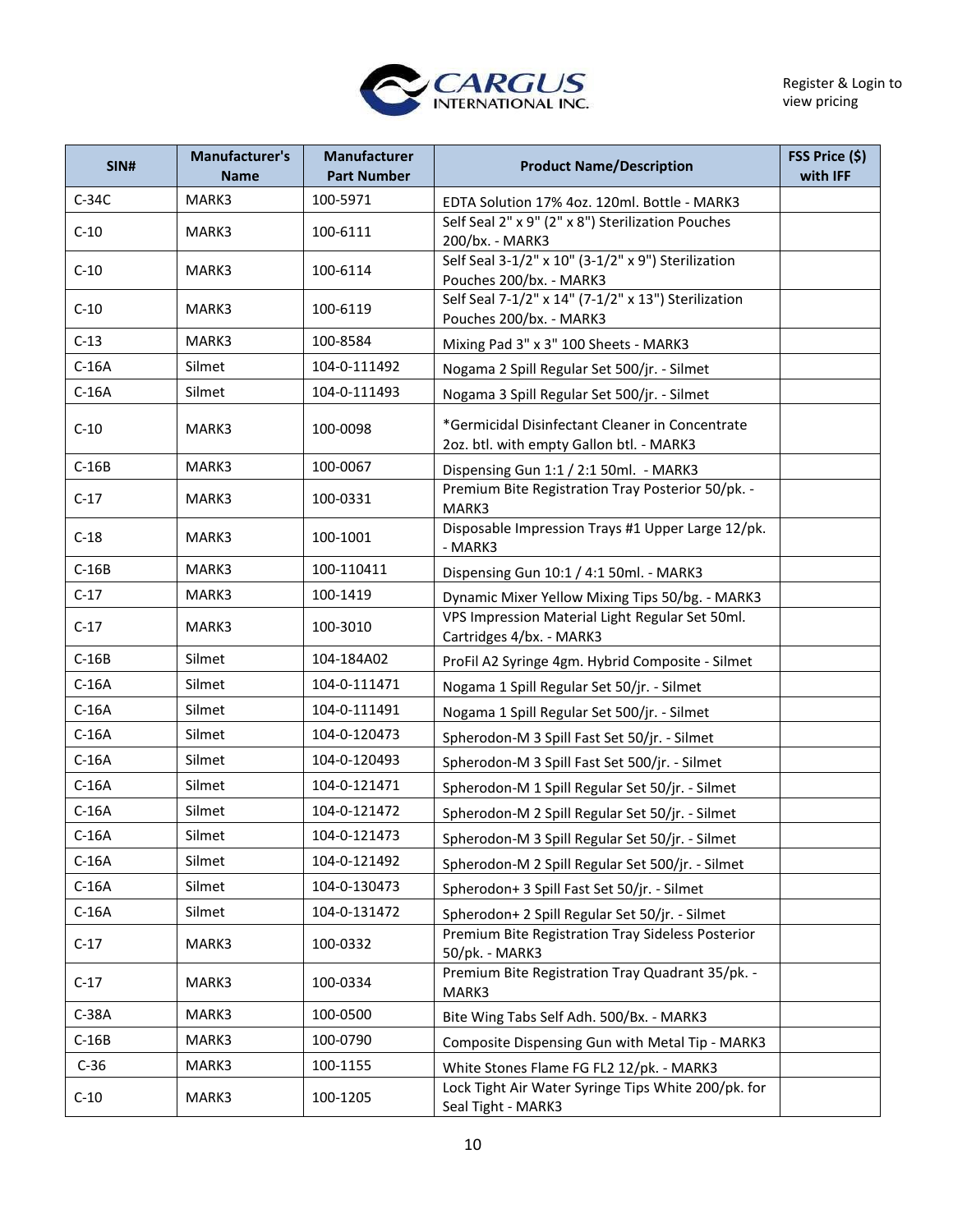

| SIN#    | Manufacturer's<br><b>Name</b> | <b>Manufacturer</b><br><b>Part Number</b> | <b>Product Name/Description</b>                                               | FSS Price (\$)<br>with IFF |
|---------|-------------------------------|-------------------------------------------|-------------------------------------------------------------------------------|----------------------------|
| $C-34A$ | MARK3                         | 100-12125                                 | K-Files 21mm #25 6/pk. - MARK3                                                |                            |
| $C-34A$ | MARK3                         | 100-12135                                 | K-Files 21mm #35 6/pk. - MARK3                                                |                            |
| $C-34A$ | MARK3                         | 100-12140                                 | K-Files 21mm #40 6/pk. - MARK3                                                |                            |
| $C-34A$ | MARK3                         | 100-12145                                 | K-Files 21mm #45 6/pk. - MARK3                                                |                            |
| $C-34A$ | MARK3                         | 100-12150                                 | K-Files 21mm #50 6/pk. - MARK3                                                |                            |
| $C-34A$ | MARK3                         | 100-12155                                 | K-Files 21mm #55 6/pk. - MARK3                                                |                            |
| $C-34A$ | MARK3                         | 100-12160                                 | K-Files 21mm #60 6/pk. - MARK3                                                |                            |
| $C-20A$ | MARK3                         | 100-12200                                 | Canister Type Evacuation Traps 2-3/4" x 3-5/8"<br>12/bx. - MARK3              |                            |
| $C-20A$ | MARK3                         | 100-12300                                 | Canister Type Evacuation Traps 3-1/2" x 4-3/8"<br>8/bx. - MARK3               |                            |
| $C-20A$ | MARK3                         | 100-12350                                 | Canister Type Evacuation Traps 3-1/2" x 4-3/8" Fine<br>Screen 8/bx. - MARK3   |                            |
| $C-13$  | MARK3                         | 100-1310                                  | Eugenol 4oz. Bottle - MARK3                                                   |                            |
| $C-10$  | MARK3                         | 100-1408                                  | Clear Tips Air Water Syringe Tips Clear Standard<br>76mm. 100/pk. - MARK3     |                            |
| $C-10$  | MARK3                         | 100-1411                                  | Quick Tip Air Water Syringe Tips White With Metal<br>Core 1600/bx. - MARK3    |                            |
| $C-20A$ | MARK3                         | 100-1612                                  | APF Thixotropic Fluoride Gel Mint 17oz. Bottle -<br>MARK3                     |                            |
| $C-20A$ | MARK3                         | 100-1615                                  | APF Thixotropic Fluoride Gel Grape 17oz. Bottle -<br>MARK3                    |                            |
| $C-20A$ | MARK3                         | 100-1619                                  | Prophy Paste Extra Coarse Mint 200/bx. - MARK3                                |                            |
| $C-20A$ | MARK3                         | 100-1620                                  | Prophy Paste Coarse Assorted 200/bx. - MARK3                                  |                            |
| $C-20A$ | MARK3                         | 100-1621                                  | Prophy Paste Coarse Bubble Gum 200/bx. - MARK3                                |                            |
| $C-20A$ | MARK3                         | 100-1622                                  | Prophy Paste Coarse Cherry 200/bx. - MARK3                                    |                            |
| $C-20A$ | MARK3                         | 100-1623                                  | Prophy Paste Coarse Mint 200/bx. - MARK3                                      |                            |
| $C-20A$ | MARK3                         | 100-1630                                  | Prophy Paste Medium Assorted 200/bx. - MARK3                                  |                            |
| $C-20A$ | MARK3                         | 100-1640                                  | Prophy Paste Fine Bubble Gum 200/bx. - MARK3                                  |                            |
| C-40    | MARK3                         | 100-2125                                  | Full Chair Sleeves 29" x 80" 125/bx. - MARK3                                  |                            |
| $C-20B$ | MARK3                         | 100-247-144                               | Prophy Angles Disposable Soft Green 144/bx. -<br>MARK3                        |                            |
| $C-17$  | MARK3                         | 100-3004                                  | VPS Putty Regular Set 300ml. each Base & Catalyst -<br>MARK3                  |                            |
| $C-17$  | MARK3                         | 100-3012                                  | VPS Impression Material Medium Regular 50ml.<br>Cartridges Set 4/bx. - MARK3  |                            |
| $C-17$  | MARK3                         | 100-3013                                  | VPS Impression Material Medium Fast Set 50ml.<br>Cartridges 4/bx. - MARK3     |                            |
| $C-26B$ | MARK3                         | 100-4101                                  | Temporary Crown & Bridge A1 10:1 50ml.<br>Cartridge (75gm.) & 10 Tips - MARK3 |                            |
| $C-26B$ | MARK3                         | 100-4102                                  | Temporary Crown & Bridge A2 10:1 50ml.<br>Cartridge (75gm.) & 10 Tips - MARK3 |                            |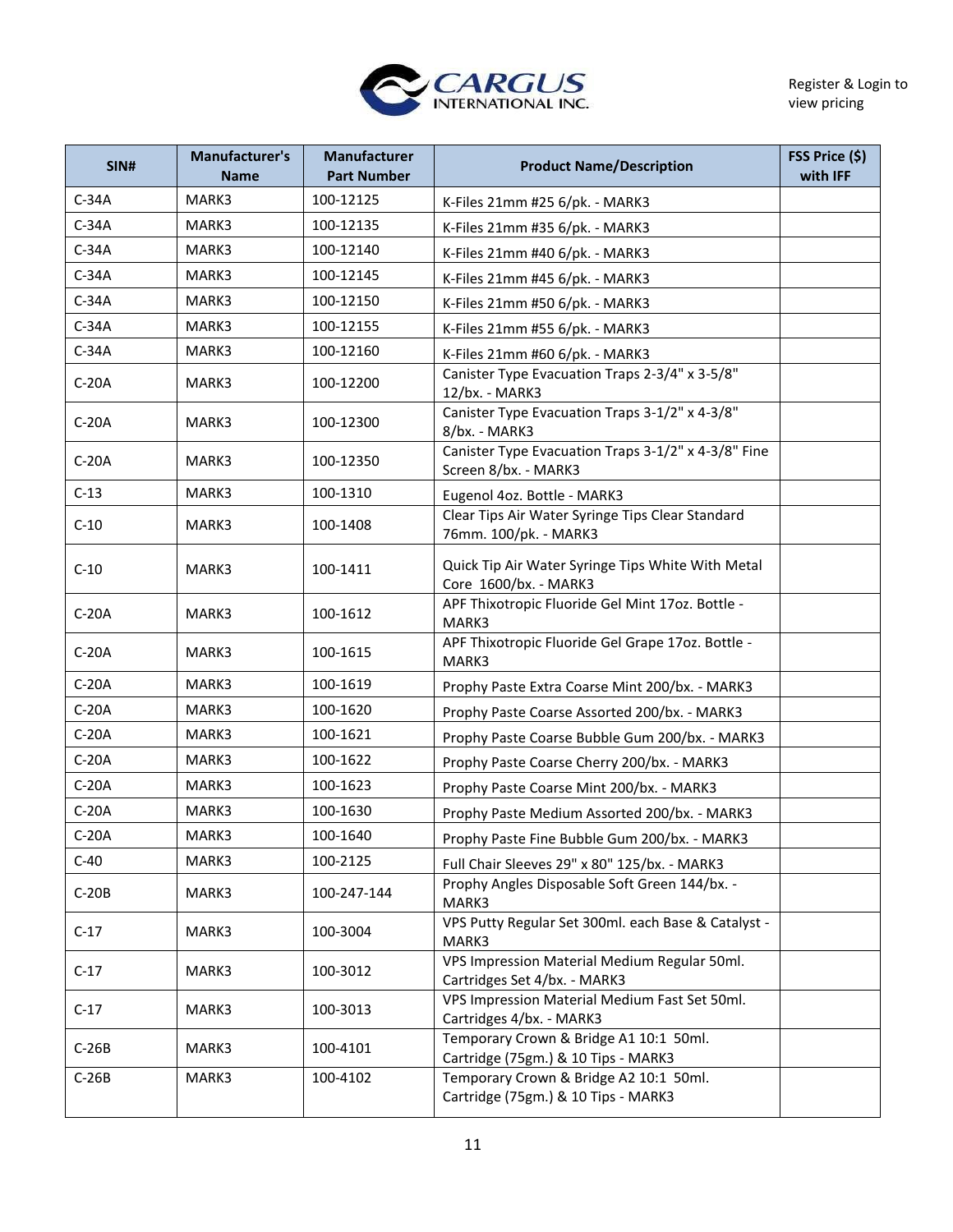

| <b>SIN#</b> | <b>Manufacturer's</b><br><b>Name</b> | Manufacturer<br><b>Part Number</b> | <b>Product Name/Description</b>                                                                | FSS Price (\$)<br>with IFF |
|-------------|--------------------------------------|------------------------------------|------------------------------------------------------------------------------------------------|----------------------------|
| $C-26B$     | MARK3                                | 100-4102                           | Temporary Crown & Bridge A2 10:1 50ml.<br>Cartridge (75gm.) & 10 Tips - MARK3                  |                            |
| $C-26B$     | MARK3                                | 100-4103                           | Temporary Crown & Bridge A3 10:1 50ml.<br>Cartridge (75gm.) & 10 Tips - MARK3                  |                            |
| $C-13$      | MARK3                                | 100-4125                           | Temporary Cement NE Automix Syringe 5ml. 2/bx.<br>+ 20 Mixing Tips - MARK3                     |                            |
| $C-12$      | MARK3                                | 100-4500                           | Dentin Desensitizer 10ml. Bottle - MARK3                                                       |                            |
| $C-12$      | MARK3                                | 100-5251                           | Luer Lock Endo Irrigation Needle 27ga. Notched<br>Yellow Hub 100/bx. - MARK3                   |                            |
| $C-12$      | MARK3                                | 100-5260                           | Luer Lock Endo Irrigation Syringe 3cc 100/pk. -<br>MARK3                                       |                            |
| $C-12$      | MARK3                                | 100-5261                           | Luer Lock Endo Irrigation Syringe 6cc 50/pk. -<br>MARK3                                        |                            |
| $C-12$      | MARK3                                | 100-5262                           | Luer Lock Endo Irrigation Syringe 12cc 100/pk. -<br>MARK3                                      |                            |
| $C-16B$     | MARK3                                | 100-5353                           | Core Build Up A3 Automix Syringe 5ml. 2/bx. + 10<br>Mixing Tips & Intra-Oral Tips - MARK3      |                            |
| $C-29A$     | MARK3                                | 100-5503                           | Disposable Evacuation Traps 1-7/8" 144/pk. -<br>MARK3                                          |                            |
| $C-34C$     | MARK3                                | 100-5970                           | Endo Pulp Vitality Refrigerant Spray 60z. Bottle -<br>MARK3                                    |                            |
| $C-34C$     | MARK3                                | 100-5972                           | EDTA Solution 17% 17oz. 500ml. Bottle - MARK3                                                  |                            |
| $C-10$      | MARK3                                | 100-6117                           | Self Seal 5-1/4" x 7-1/2" (5 -1/4" x 6 -1/2")<br>Sterilization Pouches 200/bx. - MARK3         |                            |
| $C-10$      | MARK3                                | 100-7095                           | Bite Blocks Disposable Fits Panoramic Corporation<br>100/bx. - MARK3                           |                            |
| $C-20A$     | MARK3                                | 100-7100                           | 5% Sodium Fluoride Varnish with TCP Bubble Gum<br>Unidose 50/bx. - MARK3                       |                            |
| $C-38A$     | MARK3                                | 100-7782                           | IntraOral Phosphor Imaging Plates Size 2 4/pk. -<br>MARK3                                      |                            |
| $C-14$      | MARK3                                | 100-810015                         | Tofflemire Type Matrix Bands Stainless Steel Thin<br>#1 .0015 Adult Universal 36/pk - MARK3    |                            |
| $C-14$      | MARK3                                | 100-81002                          | Tofflemire Type Matrix Bands Stainless Steel #1<br>.002 Adult Universal 36/pk - MARK3          |                            |
| $C-14$      | MARK3                                | 100-8130015                        | Tofflemire Type Matrix Bands Stainless Steel Thin<br>#13 .0015 Pedo Universal 36/pk - MARK3    |                            |
| $C-14$      | MARK3                                | 100-820015                         | Tofflemire Type Matrix Bands Stainless Steel Thin<br>#2 .0015 Adult Wide (Broad) 36/pk - MARK3 |                            |
| $C-14$      | MARK3                                | 100-82002                          | Tofflemire Type Matrix Bands Stainless Steel #2<br>.002 Adult Wide (Broad) 36/pk - MARK3       |                            |
| $C-17$      | MARK3                                | 100-9010                           | Alginate Alternative Fast Set 50ml. Cartridges 8/pk.<br>- MARK3                                |                            |
| $C-36$      | MARK3                                | 100-9955                           | White Stones Round FG RD1 12/pk. - MARK3                                                       |                            |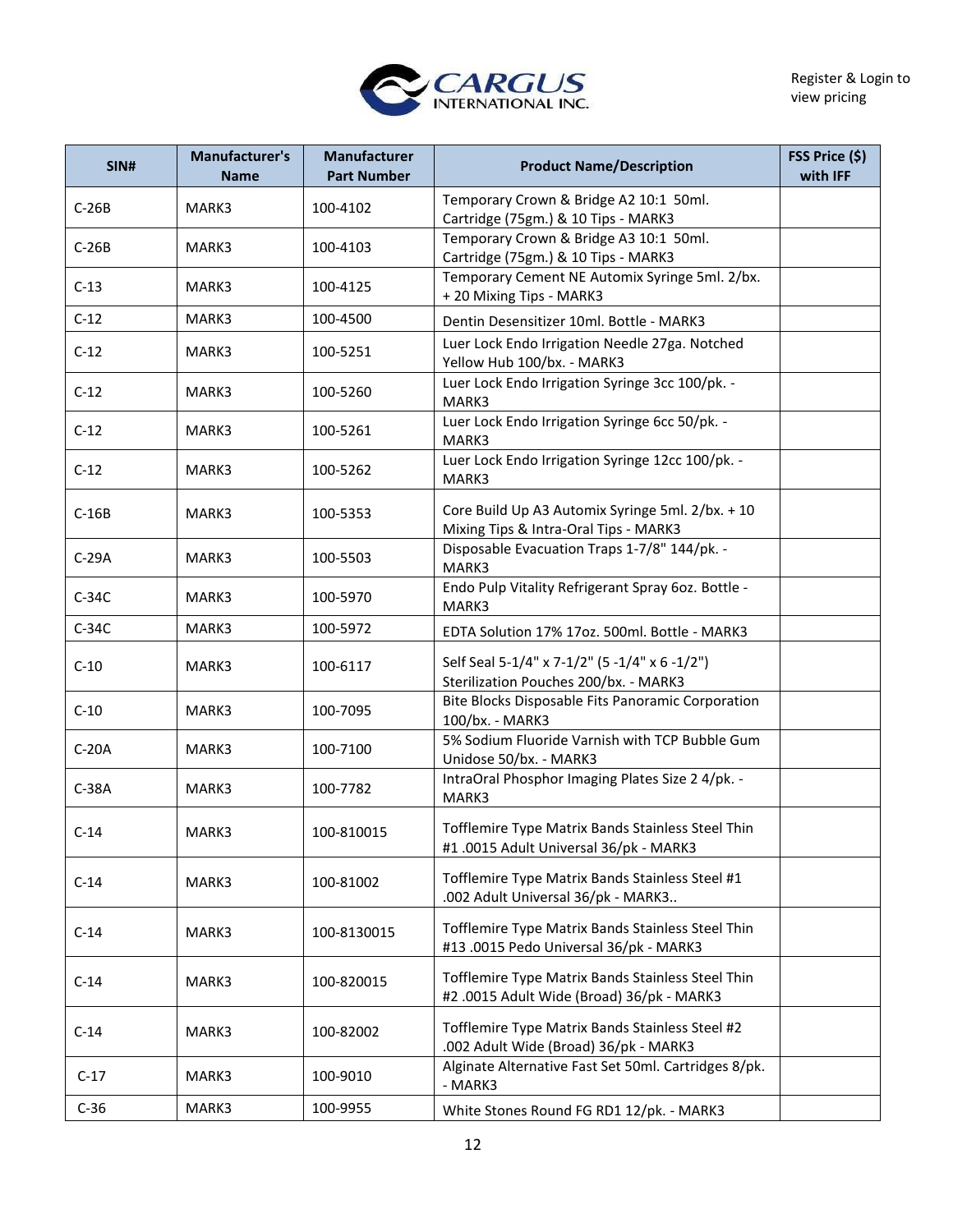

| SIN#   | <b>Manufacturer's</b><br><b>Name</b> | Manufacturer<br><b>Part Number</b> | <b>Product Name/Description</b>         | FSS Price (\$)<br>with IFF |
|--------|--------------------------------------|------------------------------------|-----------------------------------------|----------------------------|
| $C-14$ | MARK3                                | 100-C180                           | Polycarbonate Crown Kit 180/bx. - MARK3 |                            |
| $C-14$ | MARK3                                | 100-P10                            | Polycarbonate Crowns #10 5/pk. - MARK3  |                            |
| $C-14$ | MARK3                                | 100-P100                           | Polycarbonate Crowns #100 5/pk. - MARK3 |                            |
| $C-14$ | MARK3                                | 100-P101                           | Polycarbonate Crowns #101 5/pk. - MARK3 |                            |
| $C-14$ | MARK3                                | 100-P102                           | Polycarbonate Crowns #102 5/pk. - MARK3 |                            |
| $C-14$ | MARK3                                | 100-P103                           | Polycarbonate Crowns #103 5/pk. - MARK3 |                            |
| $C-14$ | MARK3                                | 100-P11                            | Polycarbonate Crowns #11 5/pk. - MARK3  |                            |
| $C-14$ | MARK3                                | 100-P12                            | Polycarbonate Crowns #12 5/pk. - MARK3  |                            |
| $C-14$ | MARK3                                | 100-P13                            | Polycarbonate Crowns #13 5/pk. - MARK3  |                            |
| $C-14$ | MARK3                                | 100-P14                            | Polycarbonate Crowns #14 5/pk. - MARK3  |                            |
| $C-14$ | MARK3                                | 100-P15                            | Polycarbonate Crowns #15 5/pk. - MARK3  |                            |
| $C-14$ | MARK3                                | 100-P16                            | Polycarbonate Crowns #16 5/pk. - MARK3  |                            |
| $C-14$ | MARK3                                | 100-P17                            | Polycarbonate Crowns #17 5/pk. - MARK3  |                            |
| $C-14$ | MARK3                                | 100-P18                            | Polycarbonate Crowns #18 5/pk. - MARK3  |                            |
| $C-14$ | MARK3                                | 100-P19                            | Polycarbonate Crowns #19 5/pk. - MARK3  |                            |
| $C-14$ | MARK3                                | 100-P2                             | Polycarbonate Crowns #2 5/pk. - MARK3   |                            |
| $C-14$ | MARK3                                | 100-P20                            | Polycarbonate Crowns #20 5/pk. - MARK3  |                            |
| $C-14$ | MARK3                                | 100-P200                           | Polycarbonate Crowns #200 5/pk. - MARK3 |                            |
| $C-14$ | MARK3                                | 100-P21                            | Polycarbonate Crowns #21 5/pk. - MARK3  |                            |
| $C-14$ | MARK3                                | 100-P22                            | Polycarbonate Crowns #22 5/pk. - MARK3  |                            |
| $C-14$ | MARK3                                | 100-P23                            | Polycarbonate Crowns #23 5/pk. - MARK3  |                            |
| $C-14$ | MARK3                                | 100-P24                            | Polycarbonate Crowns #24 5/pk. - MARK3  |                            |
| $C-14$ | MARK3                                | 100-P25                            | Polycarbonate Crowns #25 5/pk. - MARK3  |                            |
| $C-14$ | MARK3                                | 100-P26                            | Polycarbonate Crowns #26 5/pk. - MARK3  |                            |
| $C-14$ | MARK3                                | 100-P27                            | Polycarbonate Crowns #27 5/pk. - MARK3  |                            |
| $C-14$ | MARK3                                | 100-P28                            | Polycarbonate Crowns #28 5/pk. - MARK3  |                            |
| $C-14$ | MARK3                                | 100-P29                            | Polycarbonate Crowns #29 5/pk. - MARK3  |                            |
| $C-14$ | MARK3                                | 100-P30                            | Polycarbonate Crowns #30 5/pk. - MARK3  |                            |
| $C-14$ | MARK3                                | 100-P300                           | Polycarbonate Crowns #300 5/pk. - MARK3 |                            |
| $C-14$ | MARK3                                | 100-P301                           | Polycarbonate Crowns #301 5/pk. - MARK3 |                            |
| $C-14$ | MARK3                                | 100-P302                           | Polycarbonate Crowns #302 5/pk. - MARK3 |                            |
| $C-14$ | MARK3                                | 100-P303                           | Polycarbonate Crowns #303 5/pk. - MARK3 |                            |
| $C-14$ | MARK3                                | 100-P31                            | Polycarbonate Crowns #31 5/pk. - MARK3  |                            |
| $C-14$ | MARK3                                | 100-P32                            | Polycarbonate Crowns #32 5/pk. - MARK3  |                            |
| $C-14$ | MARK3                                | 100-P33                            | Polycarbonate Crowns #33 5/pk. - MARK3  |                            |
| $C-14$ | MARK3                                | 100-P34                            | Polycarbonate Crowns #34 5/pk. - MARK3  |                            |
| $C-14$ | MARK3                                | 100-P35                            | Polycarbonate Crowns #35 5/pk. - MARK3  |                            |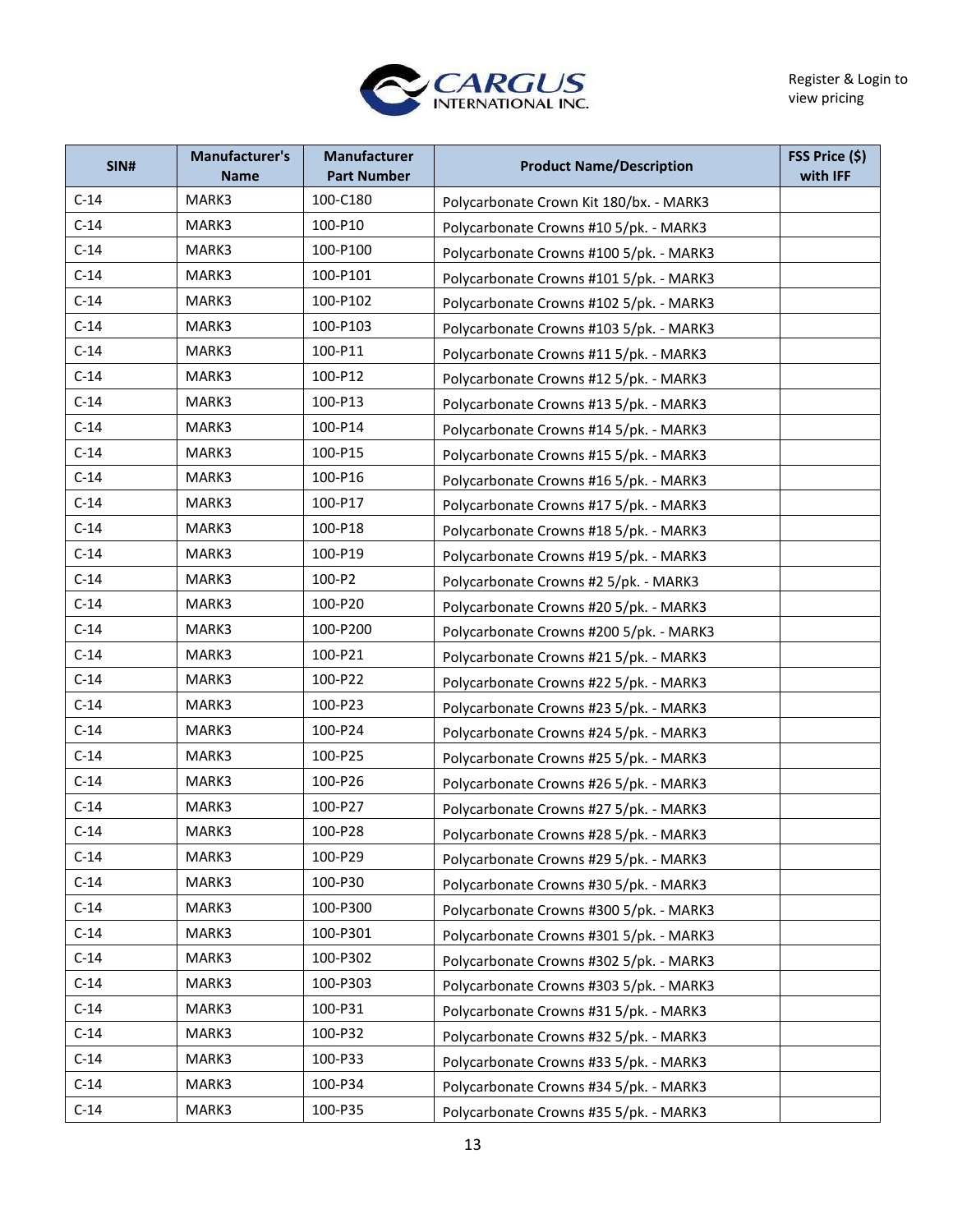

Register & Login to view pricing

| SIN#    | Manufacturer's<br><b>Name</b> | Manufacturer<br><b>Part Number</b> | <b>Product Name/Description</b>                      | FSS Price (\$)<br>with IFF |
|---------|-------------------------------|------------------------------------|------------------------------------------------------|----------------------------|
| $C-14$  | MARK3                         | 100-P36                            | Polycarbonate Crowns #36 5/pk. - MARK3               |                            |
| $C-14$  | MARK3                         | 100-P37                            | Polycarbonate Crowns #37 5/pk. - MARK3               |                            |
| $C-14$  | MARK3                         | 100-P38                            | Polycarbonate Crowns #38 5/pk. - MARK3               |                            |
| $C-14$  | MARK3                         | 100-P39                            | Polycarbonate Crowns #39 5/pk. - MARK3               |                            |
| $C-14$  | MARK3                         | 100-P40                            | Polycarbonate Crowns #40 5/pk. - MARK3               |                            |
| $C-14$  | MARK3                         | 100-P41                            | Polycarbonate Crowns #41 5/pk. - MARK3               |                            |
| $C-14$  | MARK3                         | 100-P42                            | Polycarbonate Crowns #42 5/pk. - MARK3               |                            |
| $C-14$  | MARK3                         | 100-P43                            | Polycarbonate Crowns #43 5/pk. - MARK3               |                            |
| $C-14$  | MARK3                         | 100-P44                            | Polycarbonate Crowns #44 5/pk. - MARK3               |                            |
| $C-14$  | MARK3                         | 100-P50                            | Polycarbonate Crowns #50 5/pk. - MARK3               |                            |
| $C-14$  | MARK3                         | 100-P51                            | Polycarbonate Crowns #51 5/pk. - MARK3               |                            |
| $C-14$  | MARK3                         | 100-P52                            | Polycarbonate Crowns #52 5/pk. - MARK3               |                            |
| $C-14$  | MARK3                         | 100-P53                            | Polycarbonate Crowns #53 5/pk. - MARK3               |                            |
| $C-14$  | MARK3                         | 100-P54                            | Polycarbonate Crowns #54 5/pk. - MARK3               |                            |
| $C-14$  | MARK3                         | 100-P60                            | Polycarbonate Crowns #60 5/pk. - MARK3               |                            |
| $C-14$  | MARK3                         | 100-P61                            | Polycarbonate Crowns #61 5/pk. - MARK3               |                            |
| $C-14$  | MARK3                         | 100-P62                            | Polycarbonate Crowns #62 5/pk. - MARK3               |                            |
| $C-14$  | MARK3                         | 100-P63                            | Polycarbonate Crowns #63 5/pk. - MARK3               |                            |
| $C-14$  | MARK3                         | 100-P64                            | Polycarbonate Crowns #64 5/pk. - MARK3               |                            |
| $C-14$  | MARK3                         | 100-P65                            | Polycarbonate Crowns #65 5/pk. - MARK3               |                            |
| $C-14$  | MARK3                         | 100-P66                            | Polycarbonate Crowns #66 5/pk. - MARK3               |                            |
| $C-14$  | MARK3                         | 100-P67                            | Polycarbonate Crowns #67 5/pk. - MARK3               |                            |
| $C-14$  | MARK3                         | 100-P68                            | Polycarbonate Crowns #68 5/pk. - MARK3               |                            |
| $C-14$  | MARK3                         | 100-P69                            | Polycarbonate Crowns #69 5/pk. - MARK3               |                            |
| $C-16A$ | Silmet                        | 104-0-110471                       | Nogama 1 Spill Fast Set 50/Jr. - Silmet              |                            |
| $C-16A$ | Silmet                        | 104-0-110472                       | Nogama 2 Spill Fast Set 50/jr. - Silmet              |                            |
| $C-16A$ | Silmet                        | 104-0-110491                       | Nogama 1 Spill Fast Set 500/jr. - Silmet             |                            |
| $C-16A$ | Silmet                        | 104-0-110492                       | Nogama 2 Spill Fast Set 500/jr. - Silmet             |                            |
| $C-16A$ | Silmet                        | 104-0-130492                       | Spherodon+ 2 Spill Fast Set 500/jr. - Silmet         |                            |
| $C-16A$ | Silmet                        | 104-0-131471                       | Spherodon+ 1 Spill Regular Set 50/jr. - Silmet       |                            |
| $C-16B$ | Silmet                        | 104-160003                         | ProFil Flow A1 Syringe 1gm. 4/pk. & 10 tips - Silmet |                            |
| $C-16B$ | Silmet                        | 104-160004                         | ProFil Flow A2 Syringe 1gm. 4/pk. - Silmet           |                            |
| $C-16B$ | Silmet                        | 104-160005                         | ProFil Flow A3 Syringe 1gm. 4/pk. - Silmet           |                            |
| $C-16B$ | Silmet                        | 104-160006                         | ProFil Flow A3.5 Syringe 1gm. 4/pk. - Silmet         |                            |
| $C-16B$ | Silmet                        | 104-160007                         | ProFil Flow B1 Syringe 1gm. 4/pk. - Silmet           |                            |
| $C-16B$ | Silmet                        | 104-160008                         | ProFil Flow B2 Syringe 1gm. 4/pk. - Silmet           |                            |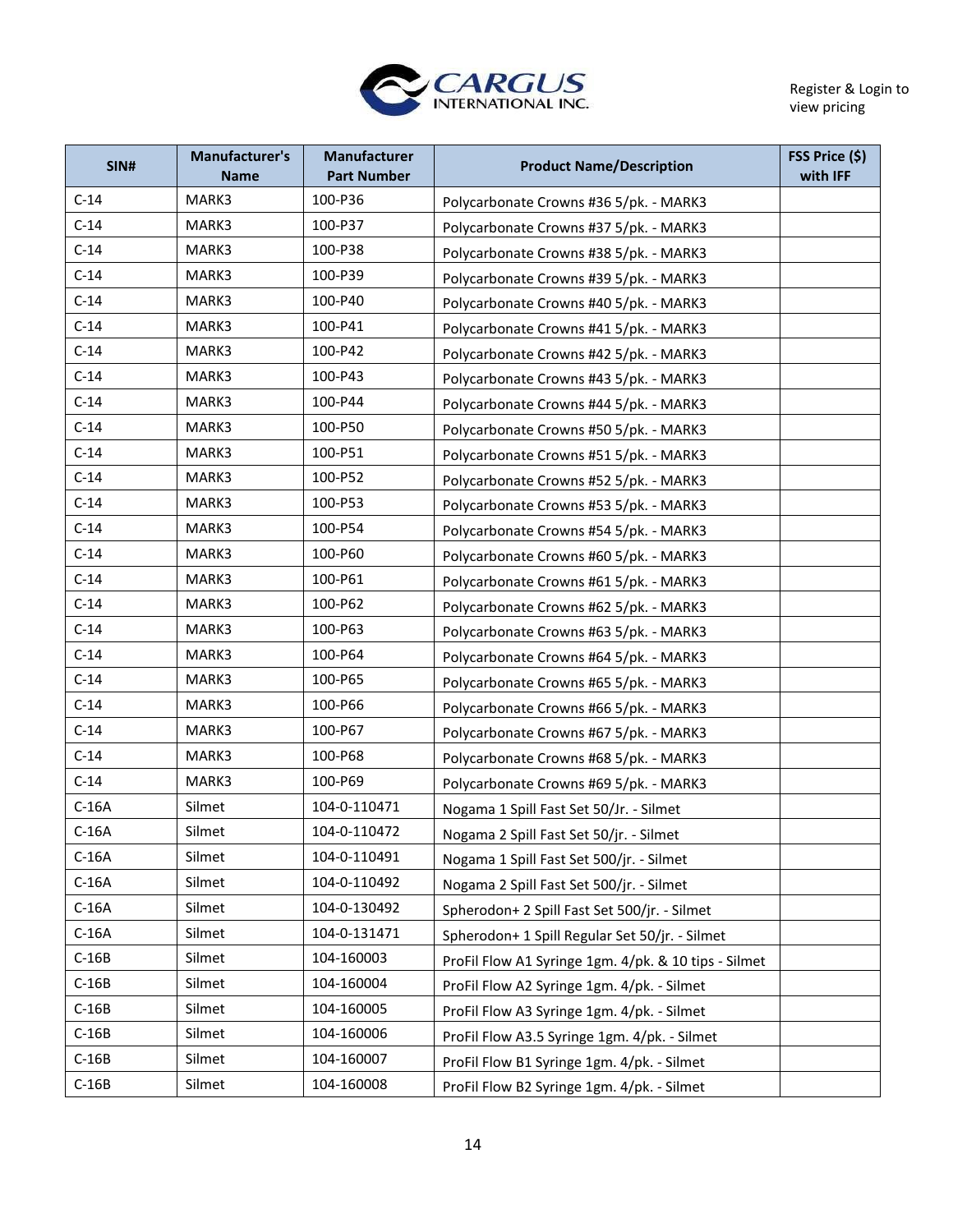

| <b>SIN#</b> | Manufacturer's<br><b>Name</b> | Manufacturer<br><b>Part Number</b> | <b>Product Name/Description</b>                                                        | FSS Price (\$)<br>with IFF |
|-------------|-------------------------------|------------------------------------|----------------------------------------------------------------------------------------|----------------------------|
| $C-16B$     | Silmet                        | 104-184OA2                         | Profil A2 Opaque Syringe 4gm. Hybrid Composite -<br>Silmet                             |                            |
| $C-16B$     | Silmet                        | 104-18UA01                         | Profil A1 Unidose .315gm 20/pk Hybrid Composite -<br>Silmet                            |                            |
| $C-12$      | MARK3                         | 100-0002                           | Mixing Wells 2 Well Disposable 200/bx. - MARK3                                         |                            |
| $C-17$      | MARK3                         | 100-0059                           | Intraoral Mixing Tips Clear/White 100/pk. - MARK3                                      |                            |
| $C-10$      | MARK3                         | 100-0089                           | *Hand Sanitizer 70% Alcohol 1 Gallon Bottle -<br>MARK3                                 |                            |
| $C-16A$     | Silmet                        | 104-0-130491                       | Spherodon+ 1 Spill Fast Set 500/jr. - Silmet                                           |                            |
| $C-10$      | MARK3                         | 100-1407                           | Clear Tips Air Water Syringe Tips Clear Standard<br>76mm. 250/pk. - MARK3              |                            |
| $C-17$      | MARK3                         | 100-3014                           | VPS Impression Material Heavy Regular Set 50ml.<br>Cartridges 4/bx. - MARK3            |                            |
| $C-12$      | Silmet                        | 104-150005                         | Prolink Universal Adhesive 5ml. Bottle - Silmet                                        |                            |
| $C-10$      | MARK3                         | 100-7030                           | Bite Blocks Disposable Fits Phillips, DentalEZ,<br>Soredex, & Panolite 100/bx. - MARK3 |                            |
| $C-16A$     | Silmet                        | 104-0-130471                       | Spherodon+ 1 Spill Fast Set 50/jr. - Silmet                                            |                            |
| $C-16B$     | Silmet                        | 104-185A02                         | ProFil Bulk-Fill A2 Automix Syringe 5ml. - Silmet                                      |                            |
| $C-16B$     | Silmet                        | 104-18UD03                         | Profil D3 Unidose .315gm. 20/pk Hybrid Composite<br>- Silmet                           |                            |
| $C-12$      | MARK3                         | 100-19997                          | Bur Blocks FG 15 Holes Autoclavable Blue 1/pk. -<br>MARK3                              |                            |
| $C-17$      | MARK3                         | 100-3016                           | VPS Impression Material Monophase Regular Set<br>50ml. Cartridges 4/bx. - MARK3        |                            |
| $C-17$      | MARK3                         | 100-0333                           | Premium Bite Registration Tray Wide Body<br>Posterior 50/pk. - MARK3                   |                            |
| $C-12$      | MARK3                         | 100-1700                           | Luer Lock Endo Irrigation Kit 23ga. 3cc Blue Tips<br>100/bx. - MARK3                   |                            |
| $C-38A$     | MARK3                         | 100-7798                           | Digital Xray Sensor Sleeves #1 500/bx. 1-3/8"x8 -<br>MARK3                             |                            |
| $C-34A$     | MARK3                         | 100-12106                          | K-Files 21mm #06 6/pk. - MARK3                                                         |                            |
| $C-34A$     | MARK3                         | 100-12108                          | K-Files 21mm #08 6/pk. - MARK3                                                         |                            |
| $C-34A$     | MARK3                         | 100-12110                          | K-Files 21mm #10 6/pk. - MARK3                                                         |                            |
| $C-34A$     | MARK3                         | 100-12115                          | K-Files 21mm #15 6/pk. - MARK3                                                         |                            |
| $C-34A$     | MARK3                         | 100-12120                          | K-Files 21mm #20 6/pk. - MARK3                                                         |                            |
| $C-34A$     | MARK3                         | 100-12130                          | K-Files 21mm #30 6/pk. - MARK3                                                         |                            |
| $C-34C$     | MARK3                         | 100-2280                           | PreBent Dispensing Tips Yellow 20ga. 100/pk. -<br>MARK3                                |                            |
| $C-12$      | MARK3                         | 100-8025                           | Infusor Tips Bent 100/pk. - MARK3                                                      |                            |
| $C-17$      | MARK3                         | 100-9020                           | Alginate Dustfree Fast Set 1lb. Bag - MARK3                                            |                            |
| $C-17$      | MARK3                         | 100-3012BULK                       | VPS Impression Material Medium Regular 50ml.<br>Cartridges Set 100/cs. - MARK3         |                            |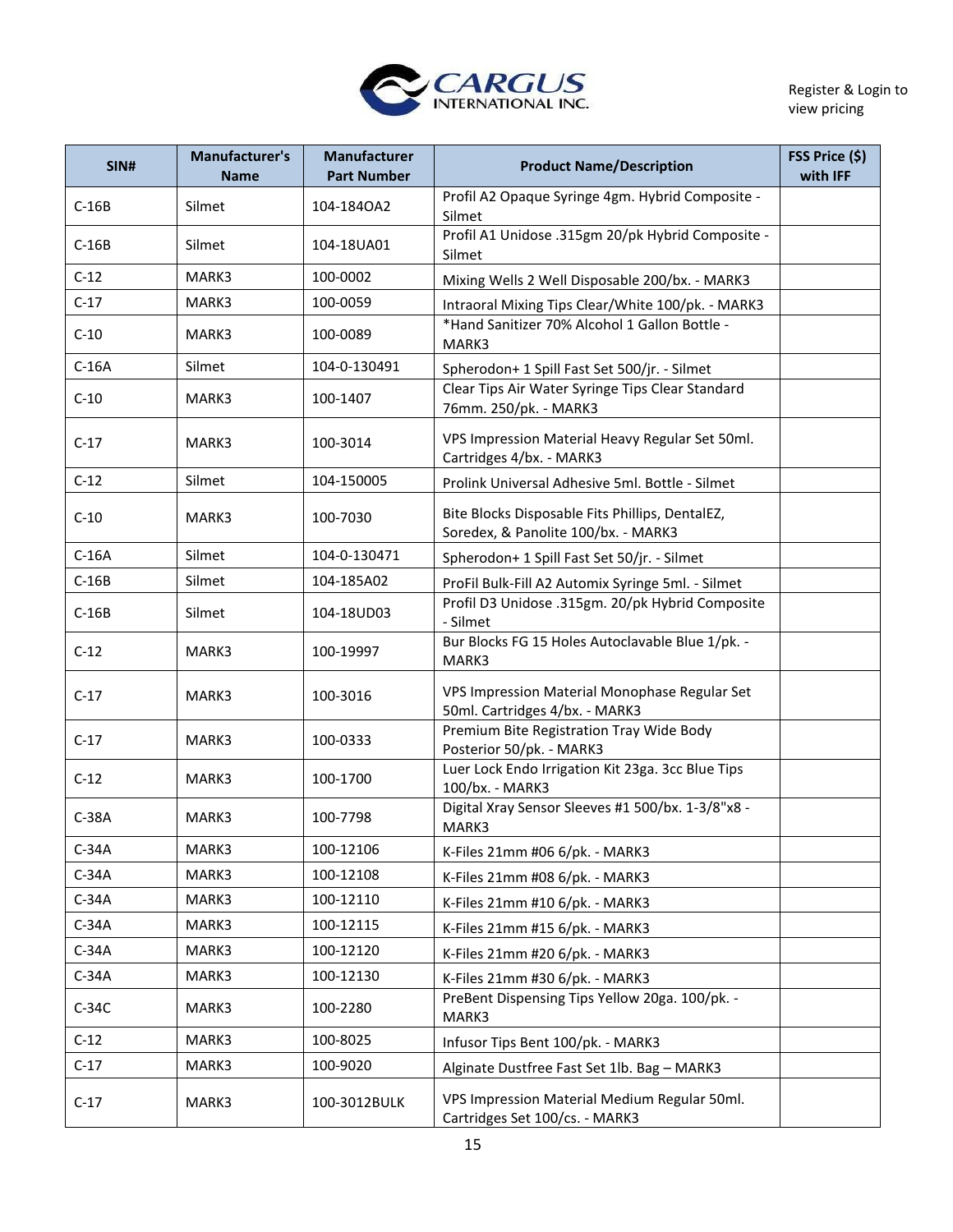

| SIN#    | Manufacturer's<br><b>Name</b> | <b>Manufacturer</b><br><b>Part Number</b> | <b>Product Name/Description</b>                                                                 | FSS Price (\$)<br>with IFF |
|---------|-------------------------------|-------------------------------------------|-------------------------------------------------------------------------------------------------|----------------------------|
| $C-18$  | MARK3                         | 100-1003                                  | Disposable Impression Trays #3 Upper Medium<br>12/pk. - MARK3                                   |                            |
| $C-18$  | MARK3                         | 100-1006                                  | Disposable Impression Trays #6 Lower Small 12/pk.<br>- MARK3                                    |                            |
| $C-18$  | MARK3                         | 100-1007                                  | Disposable Impression Trays #7 Upper Left - Lower<br>Right 12/pk. - MARK3                       |                            |
| $C-18$  | MARK3                         | 100-1008                                  | Disposable Impression Trays #8 Upper Right - Lower<br>Left 12/pk. - MARK3                       |                            |
| $C-17$  | MARK3                         | 100-1414                                  | Dynamic Mixer Red Mixing Tips 50/pk. - MARK3                                                    |                            |
| $C-17$  | MARK3                         | 100-1432                                  | T-Style Short HP Mixing Tips Yellow 4.2mm 48/pk. -<br>MARK3                                     |                            |
| $C-12$  | MARK3                         | 100-1701                                  | Luer Lock Endo Irrigation Kit 27ga. 3cc Yellow Tips<br>100/bx. - MARK3                          |                            |
| $C-12$  | MARK3                         | 100-5212                                  | Curved #412 Syringe 12cc 50/bx. - MARK3                                                         |                            |
| $C-16B$ | MARK3                         | 100-9092                                  | Etchant Gel 37% Jumbo Kit 50ml. Syringe(1x50ml.<br>Syr., 4x1.2ml. Empty Syr. & 50 Tips) - MARK3 |                            |
| $C-12$  | Silmet                        | 104-15SEKT                                | ProLink SE Bond Kit 4ml. Bottle - Silmet                                                        |                            |
| $C-16B$ | Silmet                        | 104-184D03                                | ProFil D3 Syringe 4gm. Hybrid Composite - Silmet                                                |                            |
| $C-16B$ | Silmet                        | 104-18UA02                                | Profil A2 Unidose .315gm. 20/pk Hybrid Composite<br>- Silmet                                    |                            |
| $C-16B$ | Silmet                        | 104-18UA03                                | Profil A3 Unidose .315gm. 20/pk Hybrid Composite<br>- Silmet                                    |                            |
| $C-16B$ | Silmet                        | 104-18UA04                                | Profil A4 Unidose .315gm. 20/pk Hybrid Composite<br>- Silmet                                    |                            |
| $C-16B$ | Silmet                        | 104-18UA35                                | Profil A3.5 Unidose .315gm. 20/pk Hybrid<br>Composite - Silmet                                  |                            |
| $C-16B$ | Silmet                        | 104-18UB01                                | Profil B1 Unidose .315gm. 20/pk Hybrid Composite<br>- Silmet                                    |                            |
| $C-16B$ | Silmet                        | 104-18UB02                                | Profil B2 Unidose .315gm. 20/pk Hybrid Composite<br>- Silmet                                    |                            |
| $C-16B$ | Silmet                        | 104-18UB03                                | Profil B3 Unidose .315gm. 20/pk Hybrid Composite<br>- Silmet                                    |                            |
| $C-16B$ | Silmet                        | 104-18UC02                                | Profil C2 Unidose .315gm. 20/pk Hybrid Composite<br>- Silmet                                    |                            |
| $C-16B$ | Silmet                        | 104-18UC03                                | Profil C3 Unidose .315gm. 20/pk Hybrid Composite<br>- Silmet                                    |                            |
| $C-16B$ | Silmet                        | 104-18UOA2                                | ProFil A2 Opaque Unidose .315gm. 20/pk. Hybrid<br>Composite - Silmet                            |                            |
| $C-34A$ | MARK3                         | 100-12508                                 | K-Files 25mm #8 6/pk. - MARK3                                                                   |                            |
| $C-34A$ | MARK3                         | 100-12510                                 | K-Files 25mm #10 6/pk. - MARK3                                                                  |                            |
| $C-34A$ | MARK3                         | 100-12515                                 | K-Files 25mm #15 6/pk. - MARK3                                                                  |                            |
| $C-34A$ | MARK3                         | 100-12520                                 | K-Files 25mm #20 6/pk. - MARK3                                                                  |                            |
| $C-34A$ | MARK3                         | 100-12525                                 | K-Files 25mm #25 6/pk. - MARK3                                                                  |                            |
| $C-34A$ | MARK3                         | 100-12530                                 | K-Files 25mm #30 6/pk. - MARK3                                                                  |                            |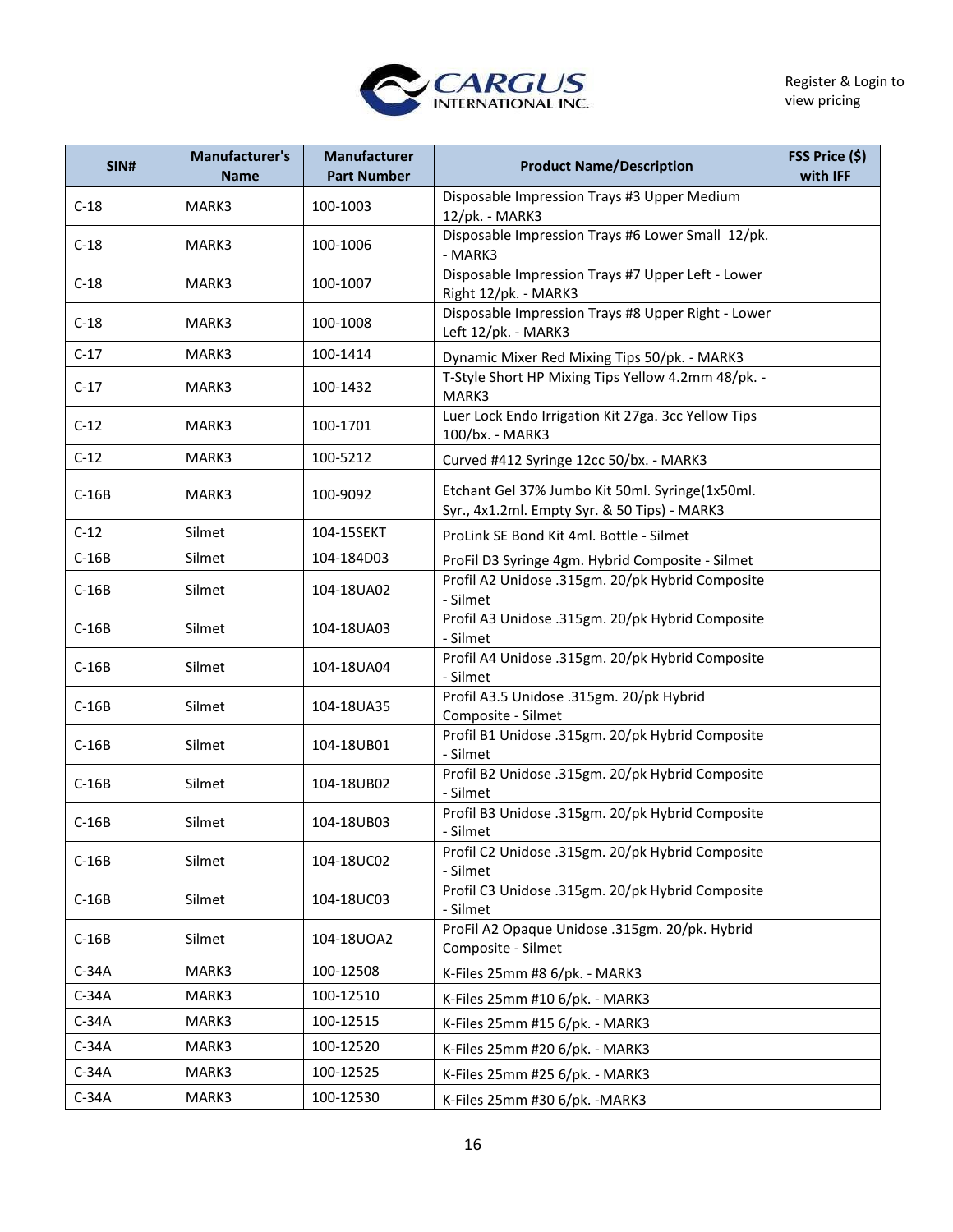

| SIN#    | <b>Manufacturer's</b><br><b>Name</b> | <b>Manufacturer</b><br><b>Part Number</b> | <b>Product Name/Description</b>                                                            | FSS Price (\$)<br>with IFF |
|---------|--------------------------------------|-------------------------------------------|--------------------------------------------------------------------------------------------|----------------------------|
| $C-34A$ | MARK3                                | 100-12535                                 | K-Files 25mm #35 6/pk. - MARK3                                                             |                            |
| $C-34A$ | MARK3                                | 100-12540                                 | K-Files 25mm #40 6/pk. - MARK3                                                             |                            |
| $C-34A$ | MARK3                                | 100-12545                                 | K-Files 25mm #45 6/pk. - MARK3                                                             |                            |
| $C-34A$ | MARK3                                | 100-1254580                               | K-Files 25mm #45-80 6/pk. - MARK3                                                          |                            |
| $C-34A$ | MARK3                                | 100-12555                                 | K-Files 25mm #55 6/pk. - MARK3                                                             |                            |
| $C-34A$ | MARK3                                | 100-12560                                 | K-Files 25mm #60 6/pk. - MARK3                                                             |                            |
| $C-34A$ | MARK3                                | 100-12570                                 | K-Files 25mm #70 6/pk. - MARK3                                                             |                            |
| $C-34A$ | MARK3                                | 100-13106                                 | K-Files 31mm #06 6/pk. - MARK3                                                             |                            |
| $C-34A$ | MARK3                                | 100-13108                                 | K-Files 31mm #8 6/pk. - MARK3                                                              |                            |
| $C-34A$ | MARK3                                | 100-13110                                 | K-Files 31mm #10 6/pk. - MARK3                                                             |                            |
| $C-34A$ | MARK3                                | 100-13115                                 | K-Files 31mm #15 6/pk. - MARK3                                                             |                            |
| $C-34A$ | MARK3                                | 100-1311540                               | K-Files 31mm #15-40 6/pk. - MARK3                                                          |                            |
| $C-34A$ | MARK3                                | 100-13120                                 | K-Files 31mm #20 6/pk. - MARK3                                                             |                            |
| $C-34A$ | MARK3                                | 100-13125                                 | K-Files 31mm #25 6/pk. - MARK3                                                             |                            |
| $C-34A$ | MARK3                                | 100-13130                                 | K-Files 31mm #30 6/pk. - MARK3                                                             |                            |
| $C-34A$ | MARK3                                | 100-13135                                 | K-Files 31mm #35 6/pk. - MARK3                                                             |                            |
| $C-34A$ | MARK3                                | 100-13140                                 | K-Files 31mm #40 6/pk. - MARK3                                                             |                            |
| $C-34A$ | MARK3                                | 100-13145                                 | K-Files 31mm #45 6/pk. - MARK3                                                             |                            |
| $C-34A$ | MARK3                                | 100-1314580                               | K-Files 31mm #45-80 6/pk. - MARK3                                                          |                            |
| $C-34A$ | MARK3                                | 100-13150                                 | K-Files 31mm #50 6/pk. - MARK3                                                             |                            |
| $C-34A$ | MARK3                                | 100-13155                                 | K-Files 31mm #55 6/pk. - MARK3                                                             |                            |
| $C-34A$ | MARK3                                | 100-13160                                 | K-Files 31mm #60 6/pk. - MARK3                                                             |                            |
| $C-34A$ | MARK3                                | 100-13170                                 | K-Files 31mm #70 6/pk. - MARK3                                                             |                            |
| $C-10$  | MARK3                                | 100-2105                                  | Tray Sleeves Plastic Ritter B 10-1/2" x 14" 500/bx. -<br>MARK3                             |                            |
| $C-12$  | MARK3                                | 100-5250                                  | Luer Lock Endo Irrigation Needle 23ga. Notched<br>Blue Hub 100/bx. - MARK3                 |                            |
| $C-13$  | MARK3                                | 100-5370                                  | Reinforced Z.O.E. Cement (IRM) 50gm. Powder<br>15ml. Liquid - MARK3                        |                            |
| $C-38A$ | MARK3                                | 100-7799                                  | Digital Xray Sensor Sleeves #2 500/bx. 1-5/8x8" -<br>MARK3                                 |                            |
| $C-16A$ | Silmet                               | 104-0-110473                              | Nogama 3 Spill Fast Set 50/jr. - Silmet                                                    |                            |
| $C-17$  | MARK3                                | 100-1147                                  | eXact VPS Impression Material Monophase Fast Set<br>50ml. Cartridges 4/bx. - MARK3         |                            |
| $C-17$  | MARK3                                | 100-1160                                  | EZ VPS Putty Regular Set 300ml. each Base &<br>Catalyst - MARK3                            |                            |
| $C-17$  | MARK3                                | 100-1161                                  | EZ VPS Putty Fast Set 300ml. each Base & Catalyst -<br>MARK3                               |                            |
| $C-17$  | MARK3                                | 100-1177                                  | MAX BITE Bite Registration Mint Chocolate Chip<br>Super Fast 2/bx. + 6 Mixing Tips - MARK3 |                            |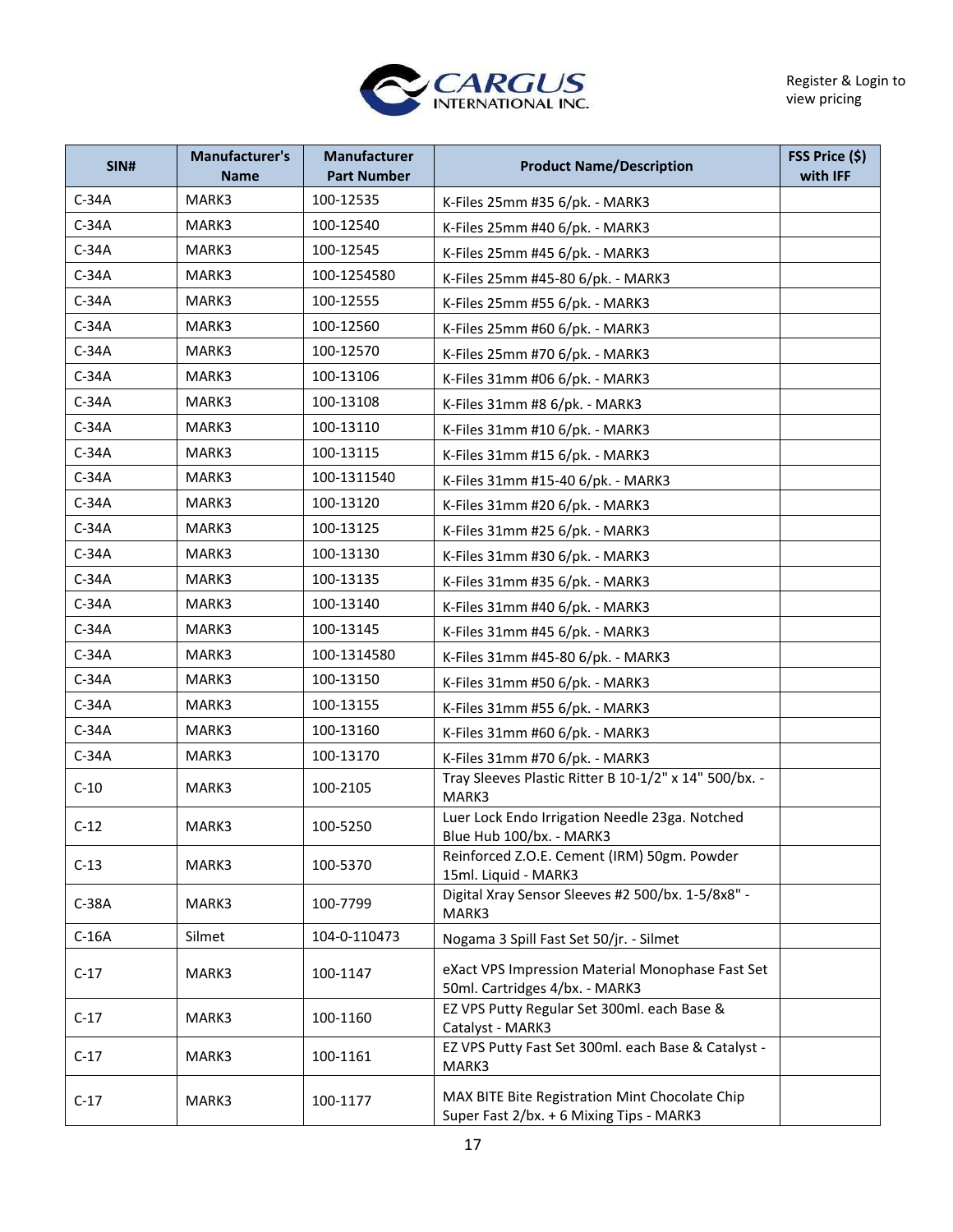

| SIN#    | Manufacturer's<br><b>Name</b> | <b>Manufacturer</b><br><b>Part Number</b> | <b>Product Name/Description</b>                                                       | FSS Price (\$)<br>with IFF |
|---------|-------------------------------|-------------------------------------------|---------------------------------------------------------------------------------------|----------------------------|
| $C-17$  | MARK3                         | 100-0222                                  | Bite Registration Clear Bite Fast Set 2/bx. + 6 Mixing<br>Tips - MARK3                |                            |
| $C-16B$ | Silmet                        | 104-199PFK                                | ProFil Composite Finishing Kit - Silmet                                               |                            |
| $C-17$  | MARK3                         | 100-1142                                  | eXact VPS Impression Material Medium Regular<br>50ml. Cartridges Set 4/bx. - MARK3    |                            |
| $C-17$  | MARK3                         | 100-1144                                  | eXact VPS Impression Material Heavy Regular Set<br>50ml. Cartridges 4/bx. - MARK3     |                            |
| $C-17$  | MARK3                         | 100-1146                                  | eXact VPS Impression Material Monophase Regular<br>Set 50ml. Cartridges 4/bx. - MARK3 |                            |
| $C-16A$ | Silmet                        | 104-0-131473                              | Spherodon+ 3 Spill Regular Set 50/jr. - Silmet                                        |                            |
| $C-17$  | MARK3                         | 100-3013BULK                              | VPS Impression Material Medium Fast Set 50ml.<br>Cartridges 100/cs. - MARK3           |                            |
| $C-16B$ | Silmet                        | 104-18U0BW                                | Profil BW Unidose .315 gm 20/pk Hybrid Composite<br>- Silmet                          |                            |
| $C-10$  | MARK3                         | 100-0096                                  | *Autoclave Cleaner Concentrate 32oz.                                                  |                            |
| $C-17$  | MARK3                         | 100-0039                                  | Dappen Dishes Disposable Pink 250/bx. - MARK3                                         |                            |
| $C-17$  | MARK3                         | 100-0218                                  | Bite Registration Regular Set 2/bx. + 6 Mixing Tips -<br>MARK3                        |                            |
| $C-17$  | MARK3                         | 100-0219                                  | Bite Registration Fast Set 2/bx. + 6 Mixing Tips -<br>MARK3                           |                            |
| $C-17$  | MARK3                         | 100-0220                                  | Bite Registration Super Fast Set 2/bx. + 6 Mixing<br>Tips - MARK3                     |                            |
| $C-18$  | MARK3                         | 100-1002                                  | Disposable Impression Trays #2 Lower Large 12/pk.<br>- MARK3                          |                            |
| $C-18$  | MARK3                         | 100-1004                                  | Disposable Impression Trays #4 Lower Medium<br>12/pk. - MARK3                         |                            |
| $C-18$  | MARK3                         | 100-1009                                  | Disposable Impression Trays #9 Anterior Upper<br>12/pk. - MARK3                       |                            |
| $C-18$  | MARK3                         | 100-1010                                  | Disposable Impression Trays #10 Anterior Lower<br>12/pk. MARK3                        |                            |
| $C-10$  | MARK3                         | 100-1409                                  | Quick Tip Air Water Syringe Tips White With Metal<br>Core 100/pk. - MARK3             |                            |
| $C-10$  | MARK3                         | 100-1410                                  | Clear Tips Air Water Syringe Tips Clear Standard<br>76mm. 1500/bx. - MARK3            |                            |
| $C-20A$ | MARK3                         | 100-2599                                  | Surgical Aspirating Tips Blue Small 1/16" Diameter<br>25/pk. - MARK3                  |                            |
| $C-29A$ | MARK3                         | 100-5501                                  | Disposable Evacuation Traps 2-1/8" 144/pk. -<br>MARK3                                 |                            |
| $C-10$  | MARK3                         | 100-7010                                  | Bite Blocks Disposable Fits Siemens, OP10, &<br>Instrumentarium 100/bx. - MARK3       |                            |
| $C-10$  | MARK3                         | 100-7060                                  | Bite Blocks Disposable Fits Planmeca 100/bx. -<br>MARK3                               |                            |
| $C-16A$ | Silmet                        | 104-0-111473                              | Nogama 3 Spill Regular Set 50/jr. - Silmet                                            |                            |
| $C-36$  | MARK3                         | 100-1983RA                                | Pop-On Mandrels Right Angle 3/pk. - MARK3                                             |                            |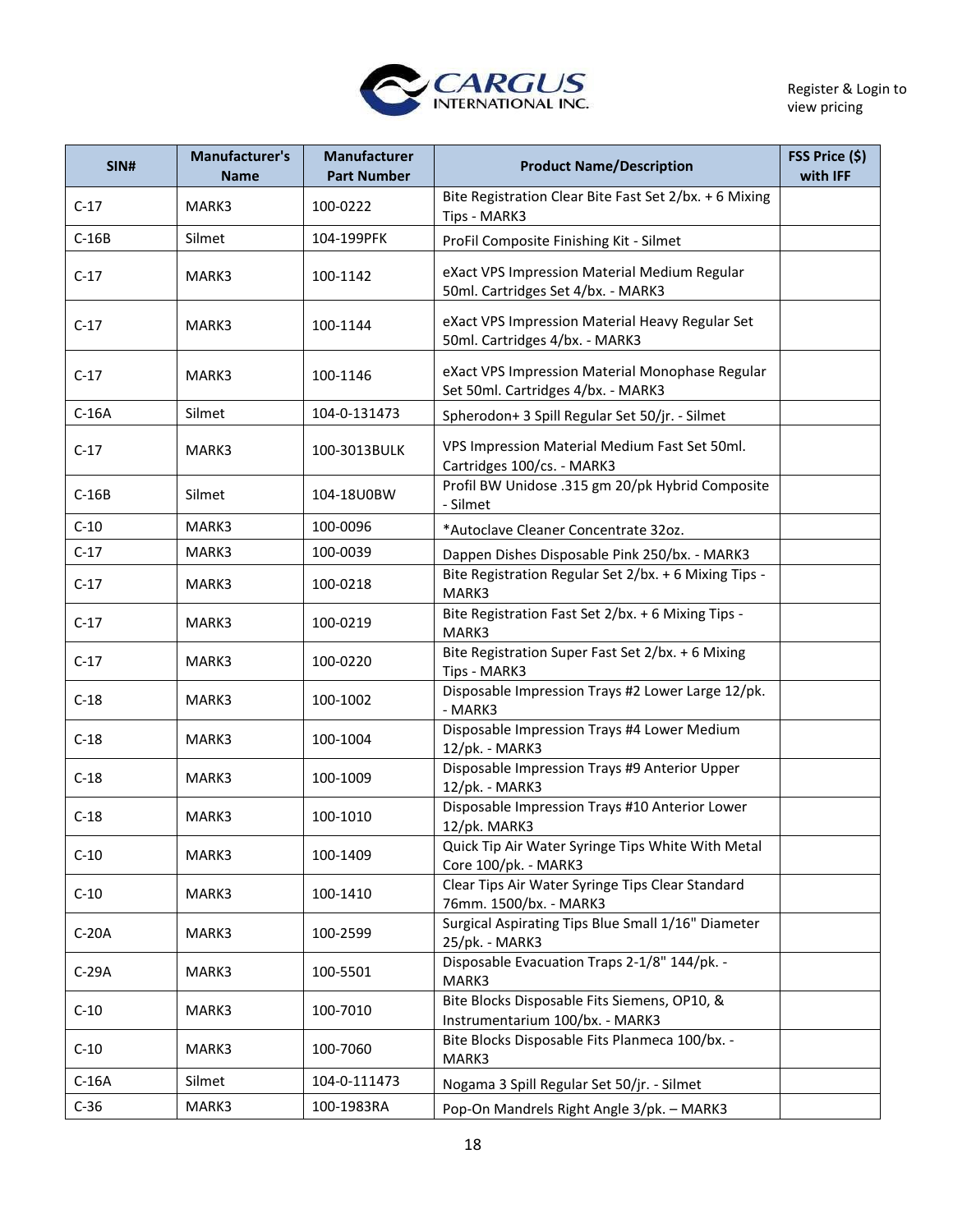

| SIN#    | Manufacturer's<br><b>Name</b> | Manufacturer<br><b>Part Number</b> | <b>Product Name/Description</b>                                                             | FSS Price (\$)<br>with IFF |
|---------|-------------------------------|------------------------------------|---------------------------------------------------------------------------------------------|----------------------------|
| $C-16B$ | Silmet                        | 104-19T028                         | Profil Temp Grey 28gm. Jar - Silmet                                                         |                            |
| $C-16A$ | Silmet                        | 104-170001                         | ProBase Kit 16gm. Powder & 12ml. Liquid - Silmet                                            |                            |
| $C-17$  | MARK3                         | 100-1173                           | MAX BITE Bite Registration Hard Bite Fast Set 2/bx.<br>+ 6 Mixing Tips - MARK3              |                            |
| $C-16B$ | MARK3                         | 100-5351                           | Core Build Up Blue Automix Syringe 5ml. 2/bx. + 10<br>Mixing Tips & Intra-Oral Tips - MARK3 |                            |
| $C-34B$ | MARK3                         | 100-5974                           | Sodium Hypochlorite Solution 6% 17oz. Bottle -<br>MARK3                                     |                            |
| $C-10$  | MARK3                         | 100-6110                           | Self Seal 2-1/4" x 5" (2-1/4" x 4") Sterilization<br>Pouches 200/bx. - MARK3                |                            |
| $C-10$  | MARK3                         | 100-6118                           | Self Seal 5-1/4" x 11" (5-1/4" x 10") Sterilization<br>Pouches 200/bx. - MARK3              |                            |
| $C-38A$ | MARK3                         | 100-7781                           | IntraOral Phosphor Imaging Plates Size 1 2/pk. -<br>MARK3                                   |                            |
| $C-16B$ | Silmet                        | 104-199971                         | SecuraFil Compule Dispenser (Composite Gun) -<br>Silmet                                     |                            |
| $C-17$  | MARK3                         | 100-0036                           | Dappen Dishes Disposable Blue 250/bx. - MARK3                                               |                            |
| $C-17$  | MARK3                         | 100-0037                           | Dappen Dishes Disposable White 250/bx. - MARK3                                              |                            |
| $C-20A$ | MARK3                         | 100-0090                           | *Evacuation System Cleaner Liquid 1 Gallon -<br>MARK3                                       |                            |
| $C-10$  | MARK3                         | 100-0099                           | *Germicidal Disinfectant Cleaner Ready to Use<br>Gallon btl. - MARK3                        |                            |
| $C-17$  | MARK3                         | 100-1170                           | MAX BITE Bite Registration Regular Set 2/bx. + 6<br>Mixing Tips - MARK3                     |                            |
| $C-17$  | MARK3                         | 100-3027                           | VPS 380 Impression Material Heavy Body Fast Set<br>2/pk. - MARK3                            |                            |
| $C-38A$ | MARK3                         | 100-7780                           | IntraOral Phosphor Imaging Plates Size 0 2/pk. -<br>MARK3                                   |                            |
| $C-16B$ | Silmet                        | 104-164A01-SE                      | ProFil Flow SE A1 2gm Syringe 2/bx. - Silmet                                                |                            |
| $C-16B$ | Silmet                        | 104-164A02-SE                      | ProFil Flow SE A2 2gm Syringe 2/bx. - Silmet                                                |                            |
| $C-17$  | MARK3                         | 100-0330                           | Premium Bite Registration Tray Anterior 35/pk. -<br>MARK3                                   |                            |
| $C-10$  | MARK3                         | 100-1202                           | Multicolored Plastic Air Water Syringe Tips 250/pk.<br>- MARK3                              |                            |
| $C-17$  | MARK3                         | 100-3011                           | VPS Impression Material Light Fast Set 50ml.<br>Cartridges 4/bx. - MARK3                    |                            |
| $C-17$  | MARK3                         | 100-3017                           | VPS Impression Material Monophase Fast Set 50ml.<br>Cartridges 4/bx. - MARK3                |                            |
| $C-13$  | MARK3                         | 100-0094                           | *Tartar, Stain & Permanent Cement Remover<br>Liquid 1 Gallon - MARK3                        |                            |
| $C-13$  | MARK3                         | 100-4126                           | Temporary Cement Clear NE Automix Syringe 5ml.<br>1/bx. + 10 Mixing Tips - MARK3            |                            |
| $C-17$  | MARK3                         | 100-1200                           | Pressure Indicator Paste (PIP) 2.25oz. Jar - MARK3                                          |                            |
| $C-12$  | MARK3                         | 100-5263                           | Luer Lock Endo Irrigation Syringe 20cc 50/pk. -<br>MARK3                                    |                            |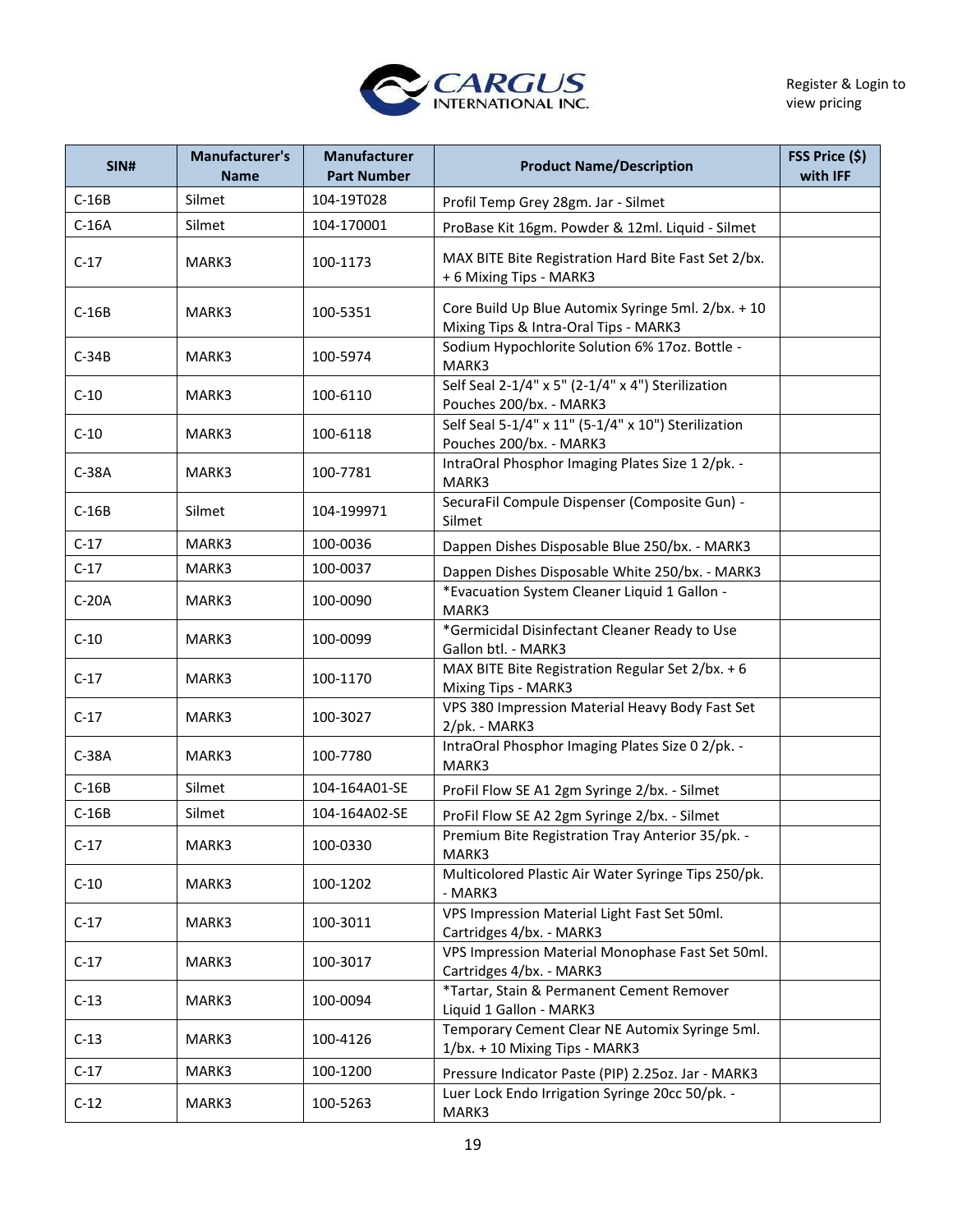

| SIN#    | Manufacturer's<br>Name | <b>Manufacturer</b><br><b>Part Number</b> | <b>Product Name/Description</b>                                                                         | FSS Price (\$)<br>with IFF |
|---------|------------------------|-------------------------------------------|---------------------------------------------------------------------------------------------------------|----------------------------|
| $C-12$  | MARK3                  | 100-5263                                  | Luer Lock Endo Irrigation Syringe 20cc 50/pk. -<br>MARK3                                                |                            |
| $C-17$  | MARK3                  | 100-0040                                  | Dappen Dishes Disposable Assorted 1000/bx. -<br>MARK3                                                   |                            |
| $C-10$  | MARK3                  | 100-0092                                  | *General Purpose Ultrasonic Solution Liquid 1<br>Gallon - MARK3                                         |                            |
| $C-12$  | MARK3                  | 100-0004                                  | Mixing Wells 4 Well Disposable 200/bx. - MARK3                                                          |                            |
| $C-38B$ | MARK3                  | 100-1249                                  | Xray Film Mounts Universal Roll 1000/bx. - MARK3                                                        |                            |
| $C-20B$ | MARK3                  | 100-442144                                | Prophy Cups Disposable Latch Type 144/pk. -<br>MARK3                                                    |                            |
| $C-17$  | MARK3                  | 100-3014BULK                              | VPS Impression Material Heavy Regular Set 50ml.<br>Cartridges 100/cs. - MARK3                           |                            |
| $C-34A$ | MARK3                  | 100-1211540                               | K-Files 21mm #15-40 6/pk. - MARK3                                                                       |                            |
| $C-17$  | MARK3                  | 100-1143                                  | eXact VPS Impression Material Medium Fast Set<br>50ml. Cartridges 4/bx. - MARK3                         |                            |
| $C-10$  | MARK3                  | 100-1203                                  | Multicolored Plastic Air Water Syringe Tips<br>1500/pk. - MARK3                                         |                            |
| $C-34A$ | MARK3                  | 100-12506                                 | K-Files 25mm #06 6/pk. - MARK3                                                                          |                            |
| $C-17$  | MARK3                  | 100-1412                                  | HP Mixing Tips Yellow 4.2mm (LB) 48/pk. - MARK3                                                         |                            |
| $C-17$  | MARK3                  | 100-1413                                  | HP Mixing Tips Green 6.5mm (HVY & Universal)<br>48/pk. - MARK3                                          |                            |
| $C-17$  | MARK3                  | 100-1418                                  | HP Mixing Tips Blue For C&B 1:1 25/pk. - MARK3                                                          |                            |
| $C-17$  | MARK3                  | 100-1425                                  | HP Short Mixing Tips Brown Flat End 1:1 with X-Fine<br>Intra Oral Tips For Core Build Up 30/pk. - MARK3 |                            |
| $C-17$  | MARK3                  | 100-1426                                  | HP Short Mixing Tips Brown Tapered End 1:1 For<br>Temporary Cement 30/pk. - MARK3                       |                            |
| $C-17$  | MARK3                  | 100-1427                                  | HP Mixing Tips Blue Tapered End 1:1 For<br>Permanent Cement 25/pk. - MARK3                              |                            |
| $C-20A$ | MARK3                  | 100-2000                                  | Cotton Rolls Non Sterile #2 2000/bx. - MARK3                                                            |                            |
| $C-17$  | MARK3                  | 100-3000                                  | VPS Tray Adhesive 10ml. - MARK3                                                                         |                            |
| $C-17$  | MARK3                  | 100-3005                                  | VPS Putty Fast Set 300ml. each Base & Catalyst -<br>MARK3                                               |                            |
| $C-17$  | MARK3                  | 100-3015                                  | VPS Impression Material Heavy Fast Set 50ml.<br>Cartridges 4/bx. - MARK3                                |                            |
| $C-16B$ | MARK3                  | 100-5352                                  | Core Build Up White Automix Syringe 5ml. 2/bx. +<br>10 Mixing Tips & Intra-Oral Tips - MARK3            |                            |
| $C-20A$ | MARK3                  | 100-7101                                  | 5% Sodium Fluoride Varnish with TCP Spearmint<br>Unidose 50/bx. - MARK3                                 |                            |
| $C-20A$ | MARK3                  | 100-7102                                  | 5% Sodium Fluoride Varnish with TCP Caramel<br>Unidose 50/bx. - MARK3                                   |                            |
| $C-16B$ | MARK3                  | 100-9090                                  | Etchant Gel 37% 4/bx. (4x1.2ml Syr. & 20 Tips) -<br>MARK3                                               |                            |